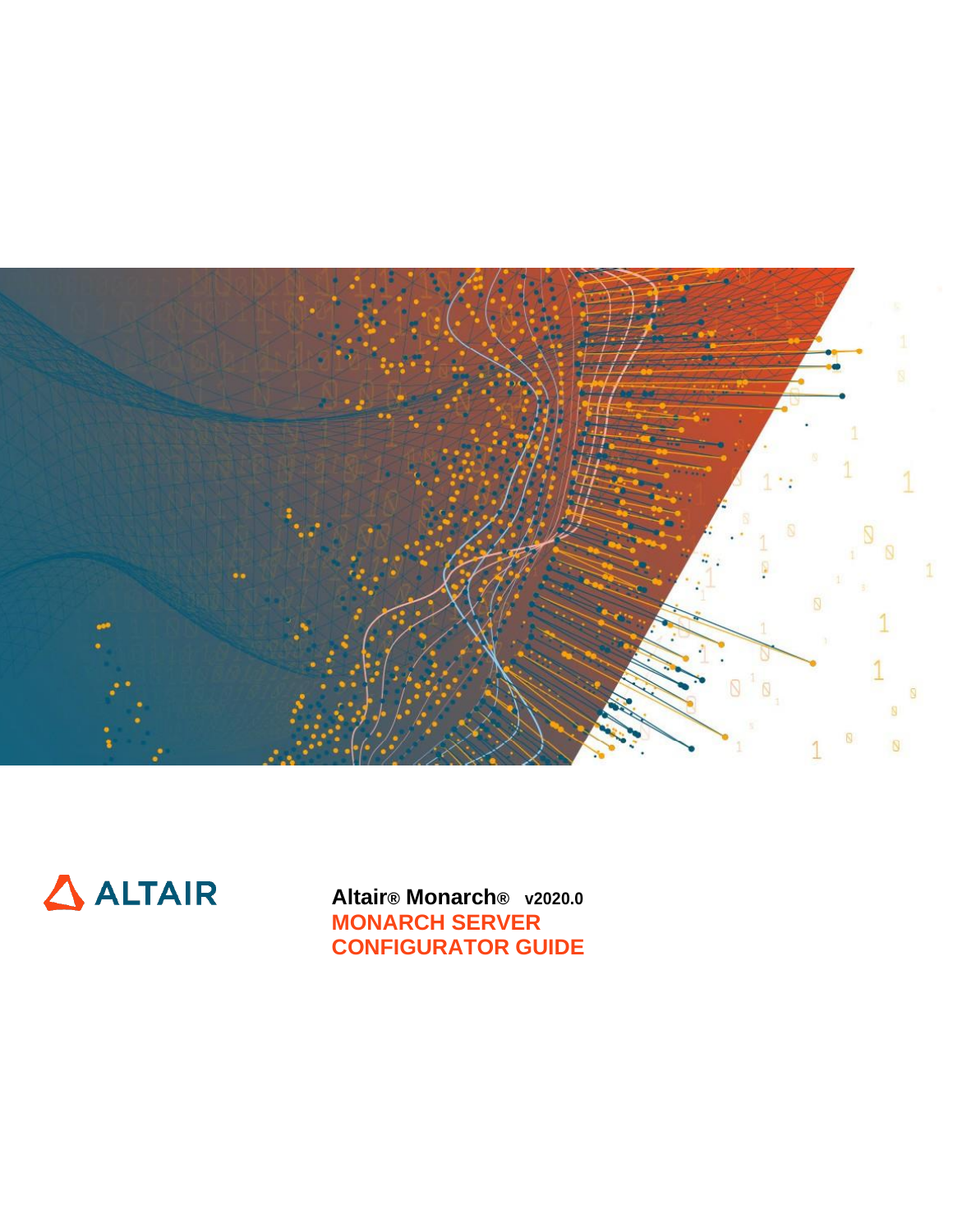### **TABLE OF CONTENTS**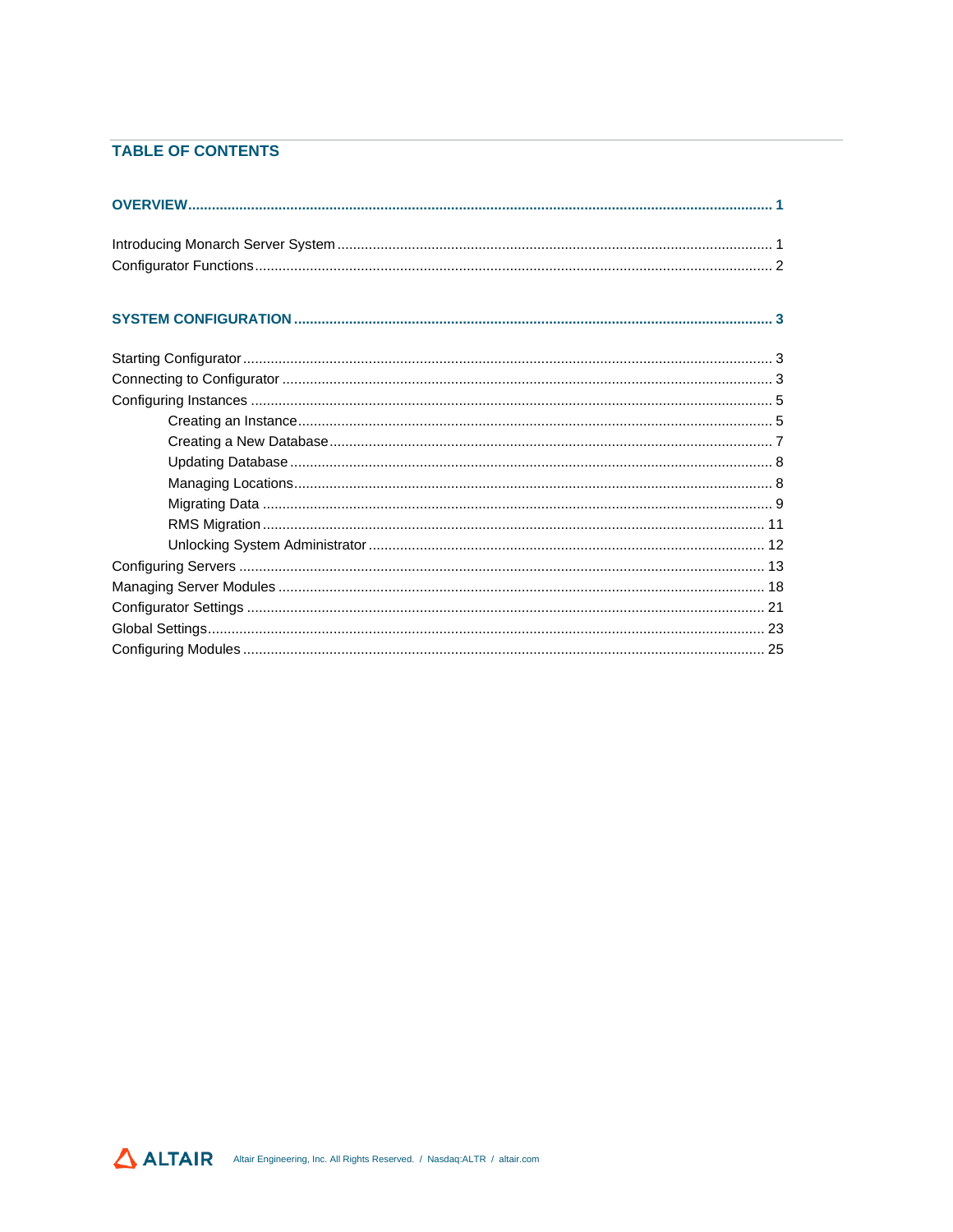# <span id="page-2-0"></span>**OVERVIEW**

This guide introduces the Monarch Server v2020.0 System Configuration tool used for setting up and customizing the system.

# <span id="page-2-1"></span>**INTRODUCING MONARCH SERVER SYSTEM**

The Monarch Server v2020.0 system is a distributable system. This means that different components of the system can be installed on different machines within a network. There are two types of components: distributable and nondistributable.

The system consists of five main components:

- ❑ Configuration Service
- ❑ Agent Service
- ❑ Services
- ❑ Web Applications (Admin, Client and RMSClient)
- ❑ Repository

The **Configuration Service** is a non-distributable component. Install only one instance of the **Configuration Service** per sold copy of the software.

**Agent Service** is a distributable component. It should be installed on every server used for the Monarch Server installation. All instances of **Agent Service** use one **Configuration Service**.

#### The **Agent Service** launches the following services:

- ❑ Datawatch.RemoteServices.AdminServicesHost.exe
- ❑ Datawatch.RemoteServices.ClientServicesHost.exe
- ❑ Datawatch.RemoteServices.FilingDispatcherServiceHost.exe
- ❑ Datawatch.RemoteServices.MaintenanceDispatcherServiceHost.exe
- ❑ Datawatch.RemoteServices.NotificationsDispatcherServiceHost.exe
- ❑ Datawatch.RemoteServices.VolumeServicesHost.exe
- ❑ Datawatch.RemoteServices.DataPumpDispatcherServiceHost
- ❑ Datawatch.RemoteServices.DataPumpServicesHost
- ❑ Datawatch.RemoteServices.DataPumpStorageServicesHost
- ❑ Datawatch.RemoteServices.RmsClientServicesHost.exe
- ❑ Datawatch.RemoteServices.RmsContentServiceHost.exe

These services can run on different servers.

**Web Applications** is a distributable component. It can be installed several times on different computers according to the number of instances.

The **Repository** is a folder containing module packages. A package is a 7-Zip archive containing all assemblies required by a module. In most cases, only one instance of **Repository** should be installed.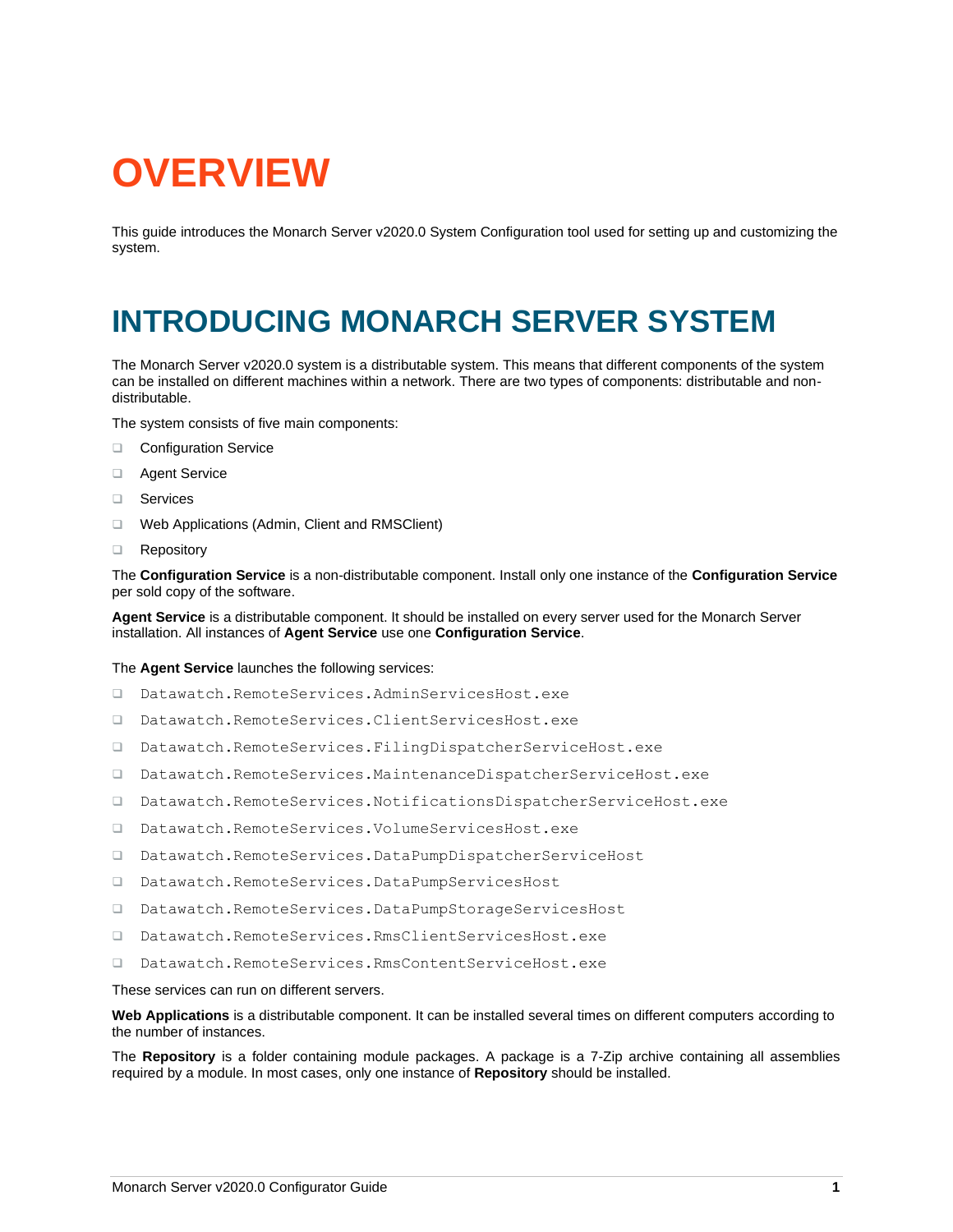# <span id="page-3-0"></span>**CONFIGURATOR FUNCTIONS**

Monarch Server Configurator is a PC-based software tool for configuring the Monarch Server System.

Monarch Server Configurator functions include the following:

- ❑ Setting up servers, instances, and service modules
- ❑ System analysis and workload control

**NOTE** Before using Configurator, you must be familiar with the Monarch Server v2020.0 Installation Guide.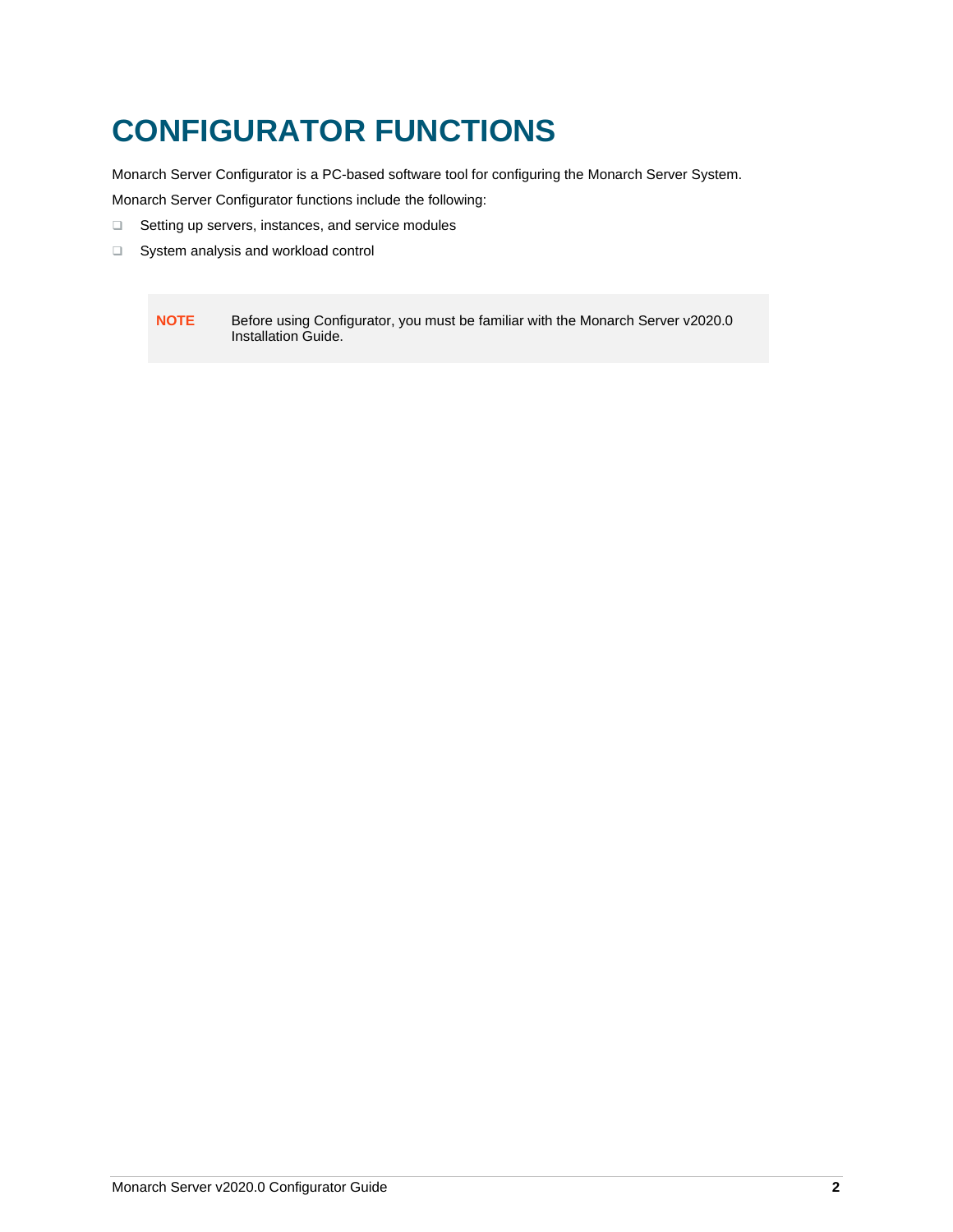# <span id="page-4-0"></span>**SYSTEM CONFIGURATION**

After you install the Monarch Server web applications on the servers allowed by the license, you need to configure the servers, instances, and modules to get your system up.

# <span id="page-4-1"></span>**STARTING CONFIGURATOR**

There are two ways to start the Monarch Server Configurator:

- ❑ Immediately after server installation by selecting the **Launch Configurator** check box in the setup window For more information, see Monarch Server v2020.0 Installation Guide.
- ❑ From the **Start** menu if you want to launch the Configurator later.

**To run Configurator from the Start menu**

- 1. On the **Start** menu, select **All Programs**.
- 2. From the displayed list, select **Monarch Server**.
- 3. Select Monarch Server v2020.0.
- <span id="page-4-2"></span>4. Select Run Configurator.

# **CONNECTING TO CONFIGURATOR**

**To set a connection to Configurator**

1. From the drop-down list in the upper-right corner of the **Configurator** window, select the domain server name and port where the **Configuration Service** runs, and click **Connect**.

**NOTE** The default value is net.tcp://localhost.

2. If the connection is completed successfully, the Dashboard page displaying a list of servers appears.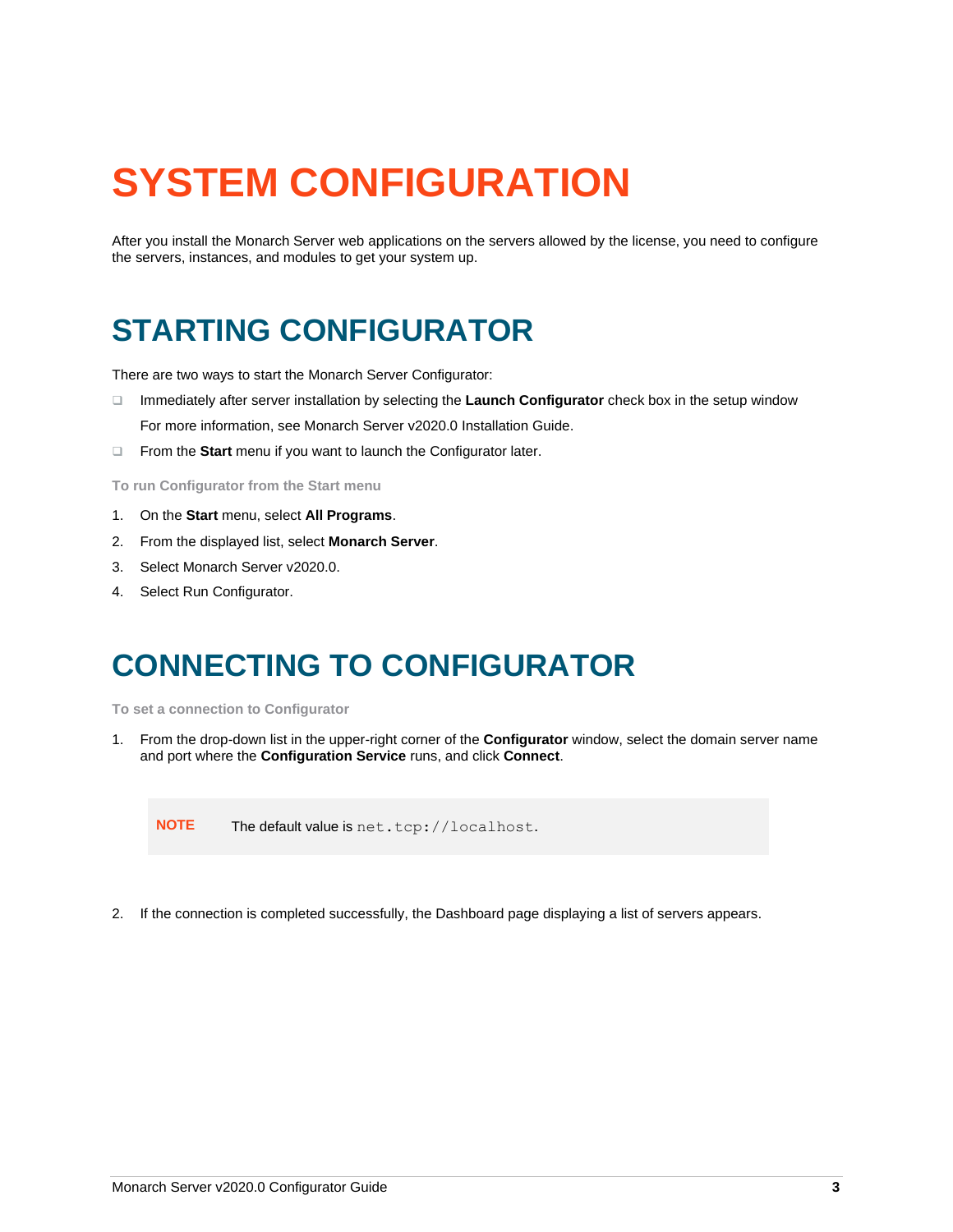| $\oplus$                                        | Monarch Server Configurator                  | $\pmb{\mathsf{x}}$<br>۰                       |
|-------------------------------------------------|----------------------------------------------|-----------------------------------------------|
| Altair <sup>®</sup> Monarch <sup>®</sup> Server | net.tcp://localhost                          | $\overline{\phantom{a}}$<br>Connect           |
| Dashboard Configurator Settings                 |                                              | <b>Success</b>                                |
| MonServ13-5 Modules: 14 / 14<br>$-1$            | CPU cores available to the system 1.<br>View | $\, \,$<br>MonServ13-5<br>Servers Utilization |
|                                                 |                                              |                                               |
|                                                 |                                              |                                               |
|                                                 |                                              |                                               |
|                                                 |                                              |                                               |
|                                                 |                                              |                                               |
|                                                 |                                              |                                               |
|                                                 |                                              |                                               |
|                                                 |                                              |                                               |
|                                                 | Collect Logs                                 |                                               |
| Ready                                           |                                              |                                               |

The Dashboard page contains the following items:

- **State Indicator**: The circle on the left side of each server indicates the state of server modules by changing its color:
	- **Green** all modules are running
	- **◆ Yellow some modules were stopped**
	- Red all modules were stopped
- **Servers Utilization diagram**: Click the arrow on the upper-right corner of the page to view the **Servers Utilization** diagram.
- **View** button: To view the log information and to manage server modules, click the **View** button.
- **Collect logs** button: Allows Configurator to immediately collect and archive all Log (\*.log) files, and save them to a local file.

**NOTE** Configurator is able to collect log files only from those machines where Agent service is started.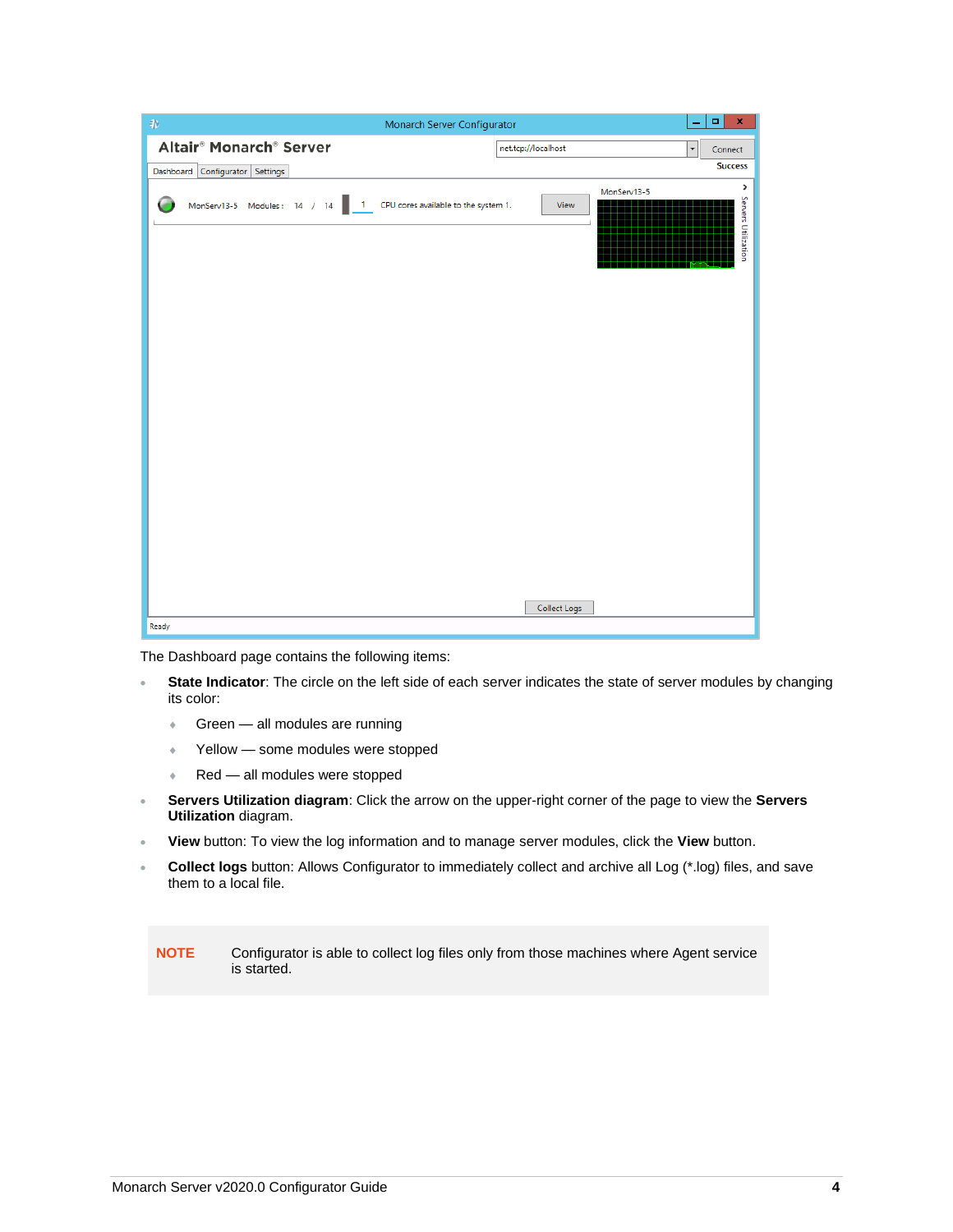# <span id="page-6-0"></span>**CONFIGURING INSTANCES**

### <span id="page-6-1"></span>**Creating an Instance**

**To create an instance:**

1. Select the **Configurator** tab, and click the **Instances** tab. The **Instance** page is displayed.

| $\Rightarrow$                                           |                            | Monarch Server Configurator |                                                                       | ۰<br>$\pmb{\mathsf{x}}$ |
|---------------------------------------------------------|----------------------------|-----------------------------|-----------------------------------------------------------------------|-------------------------|
| Altair <sup>®</sup> Monarch <sup>®</sup> Server         |                            |                             | net.tcp://localhost                                                   | Connect                 |
| Configurator Settings<br><b>Dashboard</b>               |                            |                             |                                                                       | <b>Success</b>          |
| Instances   Modules   Global Settings<br><b>Servers</b> |                            |                             |                                                                       |                         |
| Add new Instance                                        | <b>Global Settings</b>     |                             |                                                                       |                         |
| Instance                                                | Server name:               | localhost                   | User:                                                                 |                         |
| $\mathbf{x}$<br>DefaultInstance                         | Database name: MonServ13-5 |                             | Password:                                                             |                         |
|                                                         | Encrypt Connection String  |                             | Integrated Security                                                   |                         |
|                                                         |                            |                             | <b>Test Connection</b>                                                | Database operations     |
|                                                         | Instance Priority 0        |                             |                                                                       |                         |
|                                                         | Instance License:          |                             |                                                                       |                         |
|                                                         |                            |                             |                                                                       | <b>Browse</b>           |
|                                                         | -Encryption                |                             |                                                                       |                         |
|                                                         | $\Box$ Enabled             |                             |                                                                       |                         |
|                                                         |                            |                             |                                                                       | <b>Browse</b>           |
|                                                         | Symmetric:                 |                             | C:\Program Files\Datawatch\Datawatch Server\Config\private_SHA1.key   | <b>Browse</b>           |
|                                                         | Asymmetric:                |                             | C:\Program Files\Datawatch\Datawatch Server\Config\public_DSA_xml.key | <b>Browse</b>           |
|                                                         | <b>RMS Symmetric:</b>      |                             | C:\Program Files\Datawatch\Datawatch Server\Config\private_SHA1.key   | <b>Browse</b>           |
|                                                         | <b>RMS Asymmetric:</b>     |                             | C:\Program Files\Datawatch\Datawatch Server\Config\public_DSA_xml.ke  | <b>Browse</b>           |
|                                                         | V Use All Servers          |                             |                                                                       |                         |
|                                                         |                            |                             |                                                                       |                         |
|                                                         |                            |                             |                                                                       |                         |
|                                                         |                            |                             |                                                                       |                         |
|                                                         |                            |                             |                                                                       |                         |
|                                                         |                            |                             |                                                                       | Clear<br>Apply          |
| Ready                                                   |                            |                             |                                                                       |                         |

- 2. Under **Global Settings**, specify the database connection string parameters:
	- Server name
	- Database name
	- User
	- Password

**NOTE** This connection string will be used by services for database access.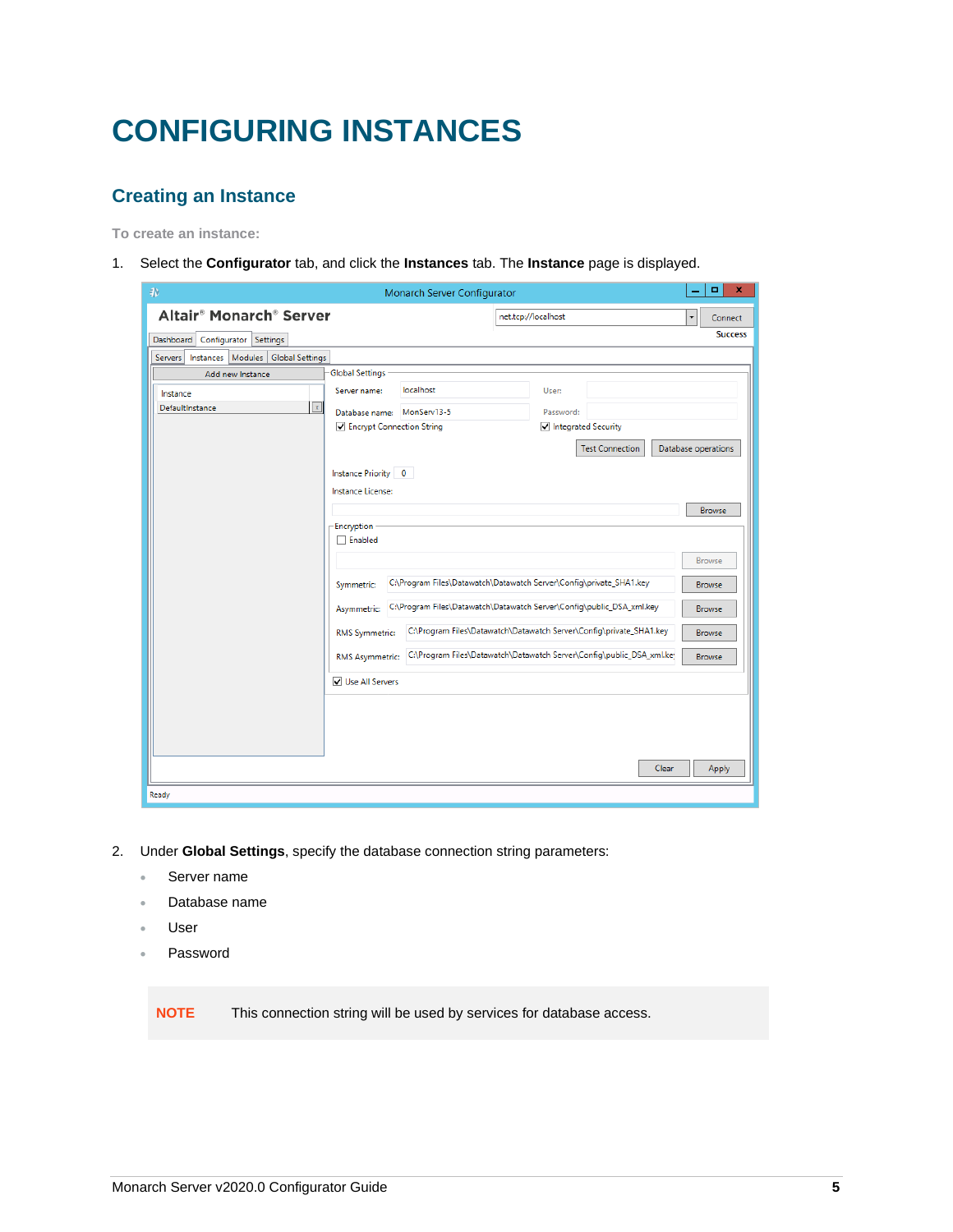- 3. Select the **Encrypt Connection String** check box if you want to encrypt connection string.
- 4. Select the **Integrated Security** check box if you want to access SQL Server via Windows Authentication. If you do so, the fields **User** and **Password** become unavailable.
- 5. Click **Test Connection**. If connection is successful, you will be able to perform database operations.

**NOTE** If there is no database with the specified name, create a new database.

- 6. In the **Instance Priority** field, enter value to define instance priority.
- 7. In the **Instance License** field, specify the path to the license file.

**NOTE** This license is used only for a particular instance. To set the global license used for all instances, see **[Global Settings](#page-24-0)**.

- 8. Under **Encryption**, specify the path to the encryption file. **Note**: You can specify the encryption file only if the **Enabled** check box selected.
- 9. Under **Symmetric**, specify the path to the private key file for checksum in symmetric mode for MS.
- 10. Under **Asymmetric**, specify the path to the public key file for checksum in asymmetric mode for MS.
- 11. Under **RMS Symmetric**, specify the path to the private key file for checksum in symmetric mode for RMS.
- 12. Under **RMS Asymmetric**, specify the path to the public key file for checksum in asymmetric mode for RMS.
- 13. The **Database Common Time-out** setting is configured manually in the config.xml file. Path to this file: C:\Program Files\Datawatch\Datawatch Server\Config\config.xml

This parameter is located in the <Database> of the <Instance>:

```
<Instance Name="DefaultInstance" Priority="1">
      <Database>
 …
            <CommandTimeout>0</CommandTimeout>
      </Database>
 …
```
*</Instance>*

*The default timeout is 0 (it means no timeout).*

**To define the servers available for an instance:**

1. Under **Servers available for Instance**, click the  $\vert$ <sup>+</sup> button and select servers from the drop-down list.

**NOTE** In this case, an instance will be able to use only those services that are installed on the selected servers.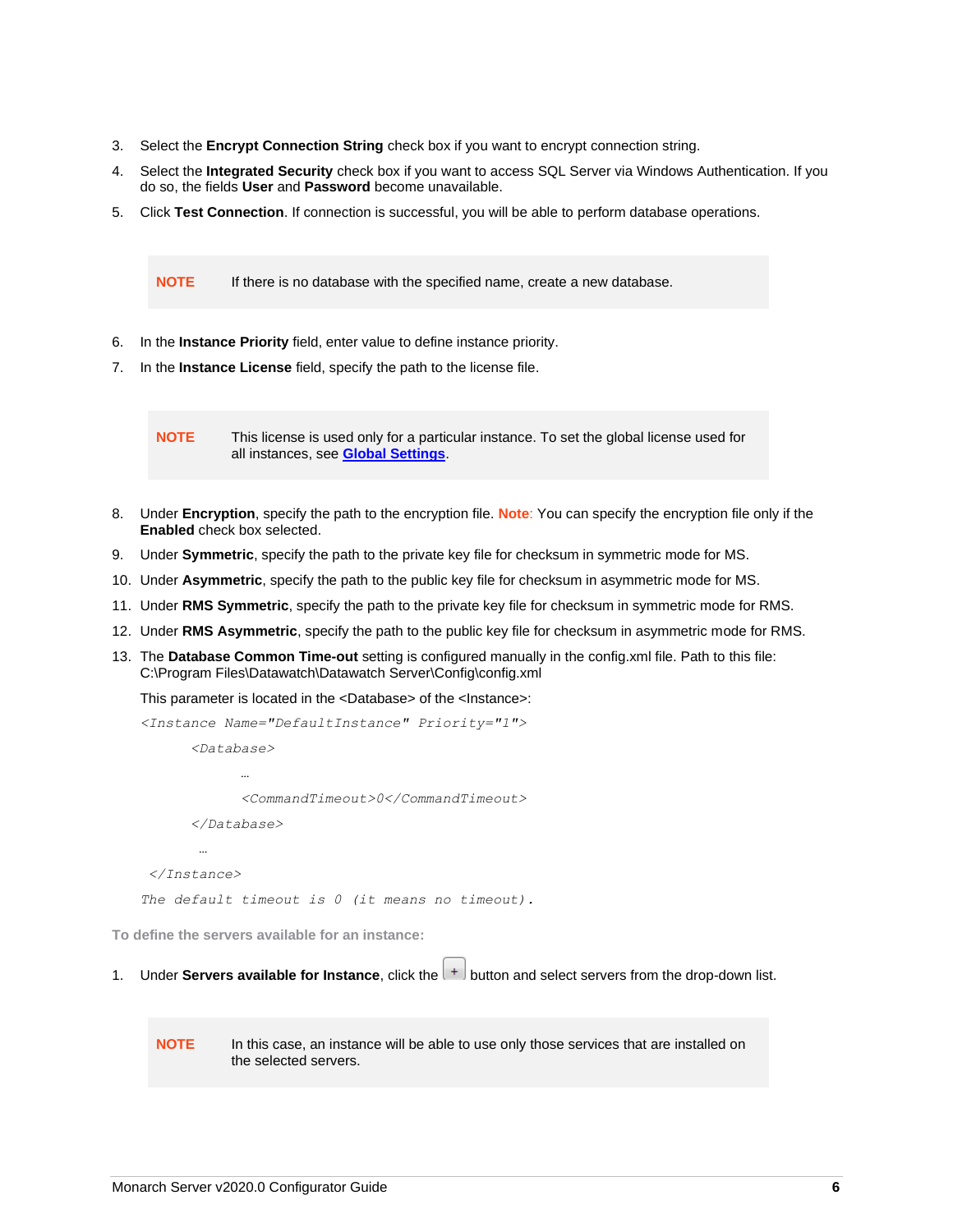- 2. Select the **Use All Servers** check box, to allow instances use all servers.
- 3. Click **Apply**.
- 4. To add a new instance, click the **Add new Instance** button.
- 5. To delete an instance, click the  $\boxed{x}$  button by the instance name.

### <span id="page-8-0"></span>**Creating a New Database**

**To create a new database:**

- 1. On the **Instances** tab, click the **Database Operations** button.
- 2. In the **Database operations** window, enter your username and password.

**NOTE** Select the **Integrated Security** check box to use Windows Authentication. The specified user must have system administrator rights to create a new database.

| $\downarrow$               |    | Database operations |           | $\mathbf x$<br>$\blacksquare$<br>- |
|----------------------------|----|---------------------|-----------|------------------------------------|
| Database doesn't exist     |    |                     |           |                                    |
| User Name:                 | sa |                     | Password: |                                    |
| $\Box$ Integrated Security |    |                     |           |                                    |
|                            |    |                     |           |                                    |
|                            |    |                     |           |                                    |
|                            |    |                     |           |                                    |
|                            |    |                     |           |                                    |
|                            |    |                     |           |                                    |
|                            |    |                     |           |                                    |
|                            |    |                     |           |                                    |
|                            |    |                     |           |                                    |
|                            |    |                     |           |                                    |
|                            |    |                     |           |                                    |
|                            |    |                     |           |                                    |
|                            |    |                     |           |                                    |
|                            |    |                     |           |                                    |
| Create new database        |    |                     |           |                                    |
|                            |    |                     |           | Close                              |

- 3. Click Create new database.
- 4. Click **Close**.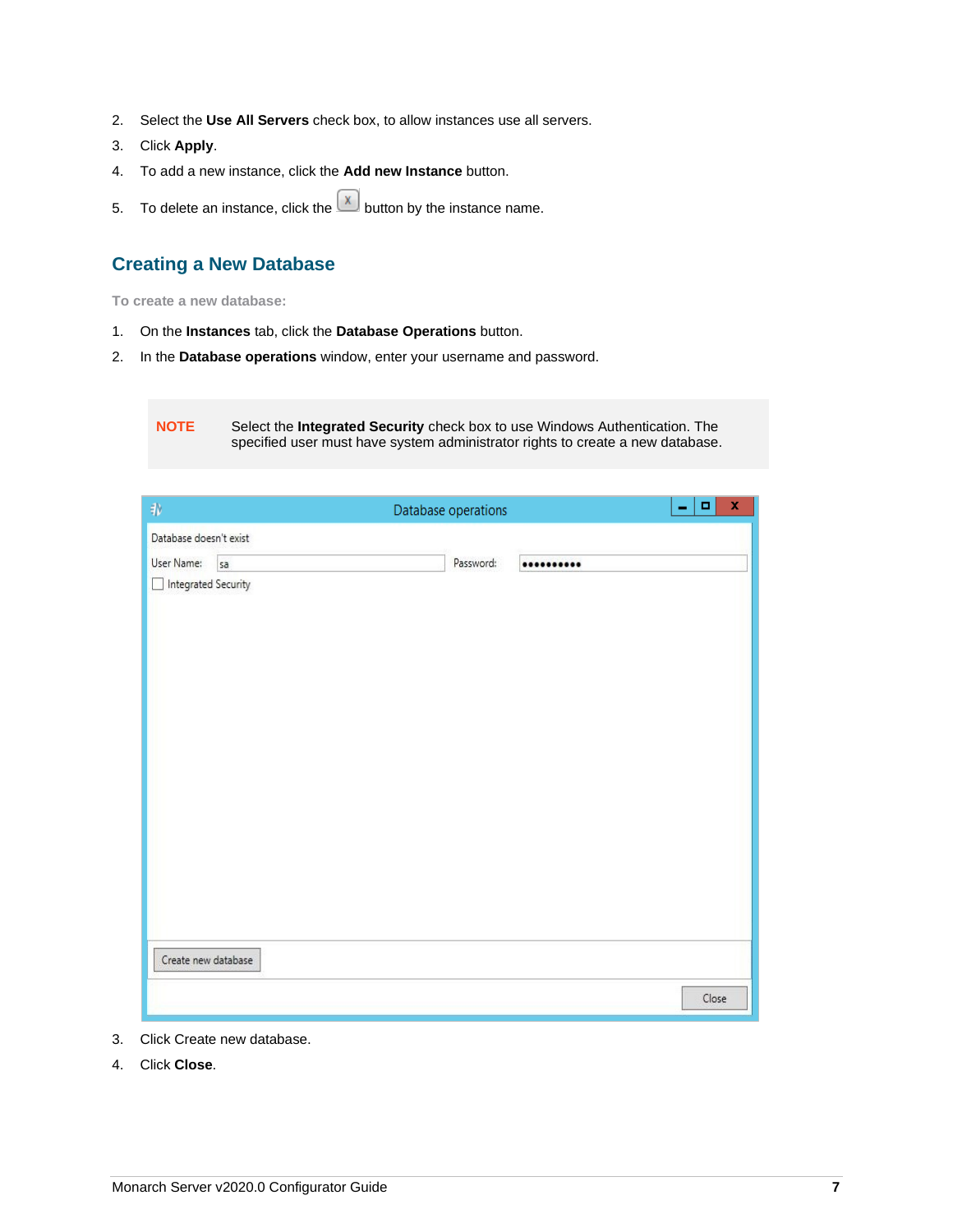### <span id="page-9-0"></span>**Updating Database**

**To update the database:**

- 1. On the **Instances** tab, click the **Database Operations** button.
- 2. In the **Database operations** window, enter your username and password.

**NOTE** Select the **Integrated Security** check box to use Windows Authentication. The specified user must have system administrator rights to update the database.

| $\downarrow$                                          |  | Database operations |                                                                                                  | $\mathbf{r}$ | ۰     | x |
|-------------------------------------------------------|--|---------------------|--------------------------------------------------------------------------------------------------|--------------|-------|---|
| Database exists                                       |  |                     |                                                                                                  |              |       |   |
| Version: 16.0.0.701 can update to version: 16.0.0.701 |  |                     |                                                                                                  |              |       |   |
| User Name:                                            |  | Password:           |                                                                                                  |              |       |   |
| Integrated Security                                   |  |                     |                                                                                                  |              |       |   |
|                                                       |  |                     |                                                                                                  |              |       |   |
|                                                       |  |                     |                                                                                                  |              |       |   |
|                                                       |  |                     |                                                                                                  |              |       |   |
|                                                       |  |                     |                                                                                                  |              |       |   |
|                                                       |  |                     |                                                                                                  |              |       |   |
|                                                       |  |                     |                                                                                                  |              |       |   |
|                                                       |  |                     |                                                                                                  |              |       |   |
|                                                       |  |                     |                                                                                                  |              |       |   |
|                                                       |  |                     |                                                                                                  |              |       |   |
|                                                       |  |                     |                                                                                                  |              |       |   |
|                                                       |  |                     |                                                                                                  |              |       |   |
| Update database                                       |  |                     |                                                                                                  |              |       |   |
|                                                       |  |                     | Database Update/Create   Locations   Data Pump Migration   RMS Migration   System Admin Unlocker |              |       |   |
|                                                       |  |                     |                                                                                                  |              | Close |   |

- 3. Click Update database.
- <span id="page-9-1"></span>4. Click **Close**.

### **Managing Locations**

**To add a new location:**

- 1. On the **Instances** tab, click the **Database Operations** button.
- 2. In the **Database operations** window, enter your username and password.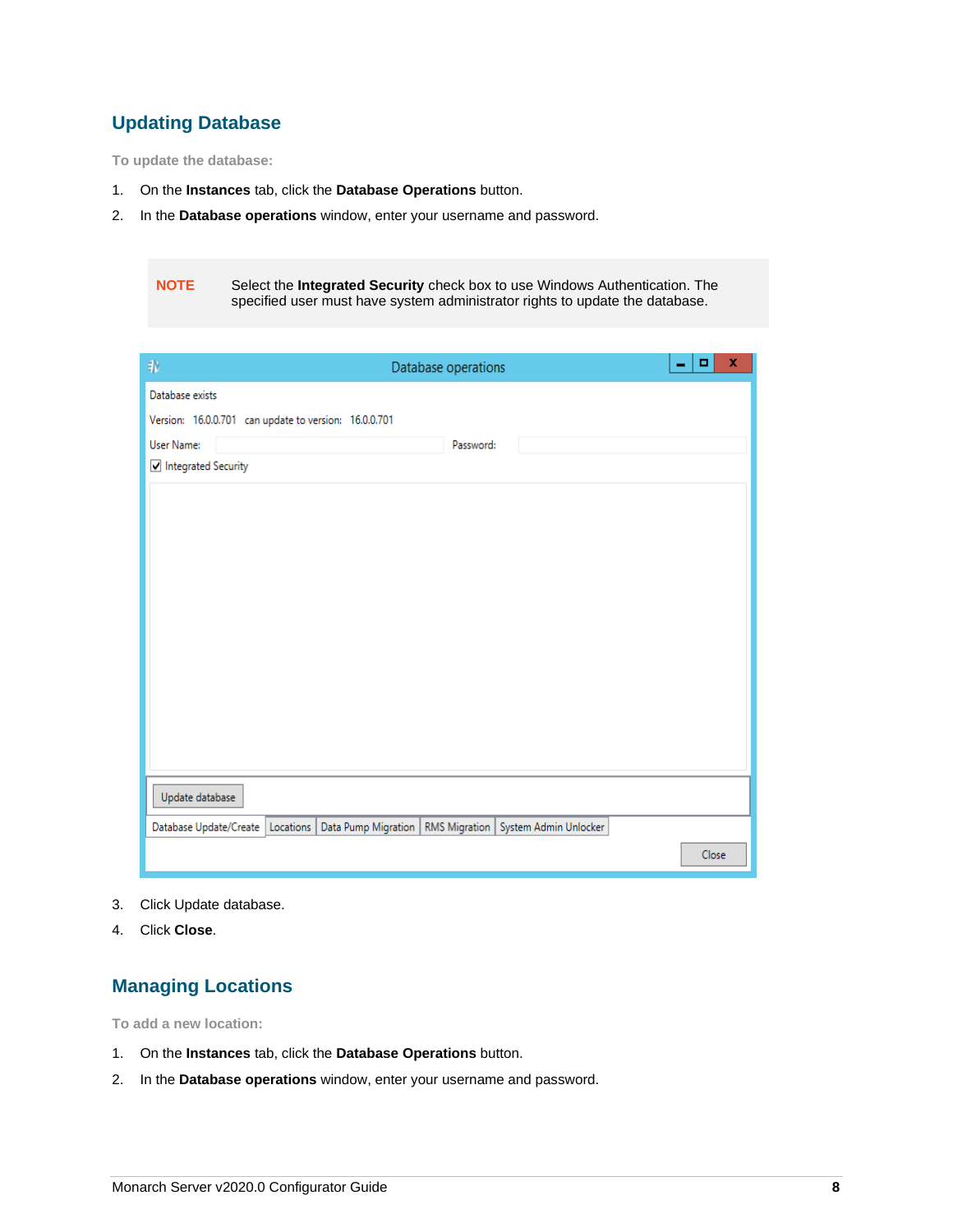#### **NOTE** Select the **Integrated Security** check box to use Windows Authentication. The specified user must have system administrator rights to update the database.

| $\bigcirc$                                            | Database operations                                         | -                             | x<br>۰ |                          |
|-------------------------------------------------------|-------------------------------------------------------------|-------------------------------|--------|--------------------------|
| Database exists                                       |                                                             |                               |        |                          |
| Version: 16.0.0.701 can update to version: 16.0.0.701 |                                                             |                               |        |                          |
| User Name:                                            | Password:                                                   |                               |        |                          |
| Integrated Security                                   |                                                             |                               |        |                          |
|                                                       |                                                             |                               |        |                          |
|                                                       |                                                             |                               |        |                          |
|                                                       |                                                             |                               |        |                          |
|                                                       |                                                             |                               |        |                          |
|                                                       |                                                             |                               |        |                          |
|                                                       |                                                             |                               |        |                          |
|                                                       |                                                             |                               |        |                          |
|                                                       |                                                             |                               |        |                          |
| Add new Location                                      |                                                             | Default Location: MonServ13-5 |        | $\overline{\phantom{a}}$ |
| Location                                              |                                                             |                               |        |                          |
| AnyLocation                                           |                                                             |                               |        |                          |
| $\bar{\mathbf{x}}$<br>MonServ13-5                     |                                                             |                               |        |                          |
| Refresh                                               |                                                             | Save Locations                |        |                          |
| Database Update/Create   Locations                    | Data Pump Migration   RMS Migration   System Admin Unlocker |                               |        |                          |
|                                                       |                                                             |                               |        |                          |
|                                                       |                                                             |                               | Close  |                          |

- 3. Click the **Refresh** button to display existing in the database locations.
- 4. Click the **Add New Location** button to add new location.
- 5. To edit a location, select its name and click the **Edit Location** button.
- 6. In the **Default Location** field, select default location from the drop-down list.
- <span id="page-10-0"></span>7. Click the **Save Locations** button to save changes.

### **Migrating Data**

**To import data:**

- 1. On the **Instances** tab, click the **Database Operations** button.
- 2. In the **Database operations** window, enter your username and password.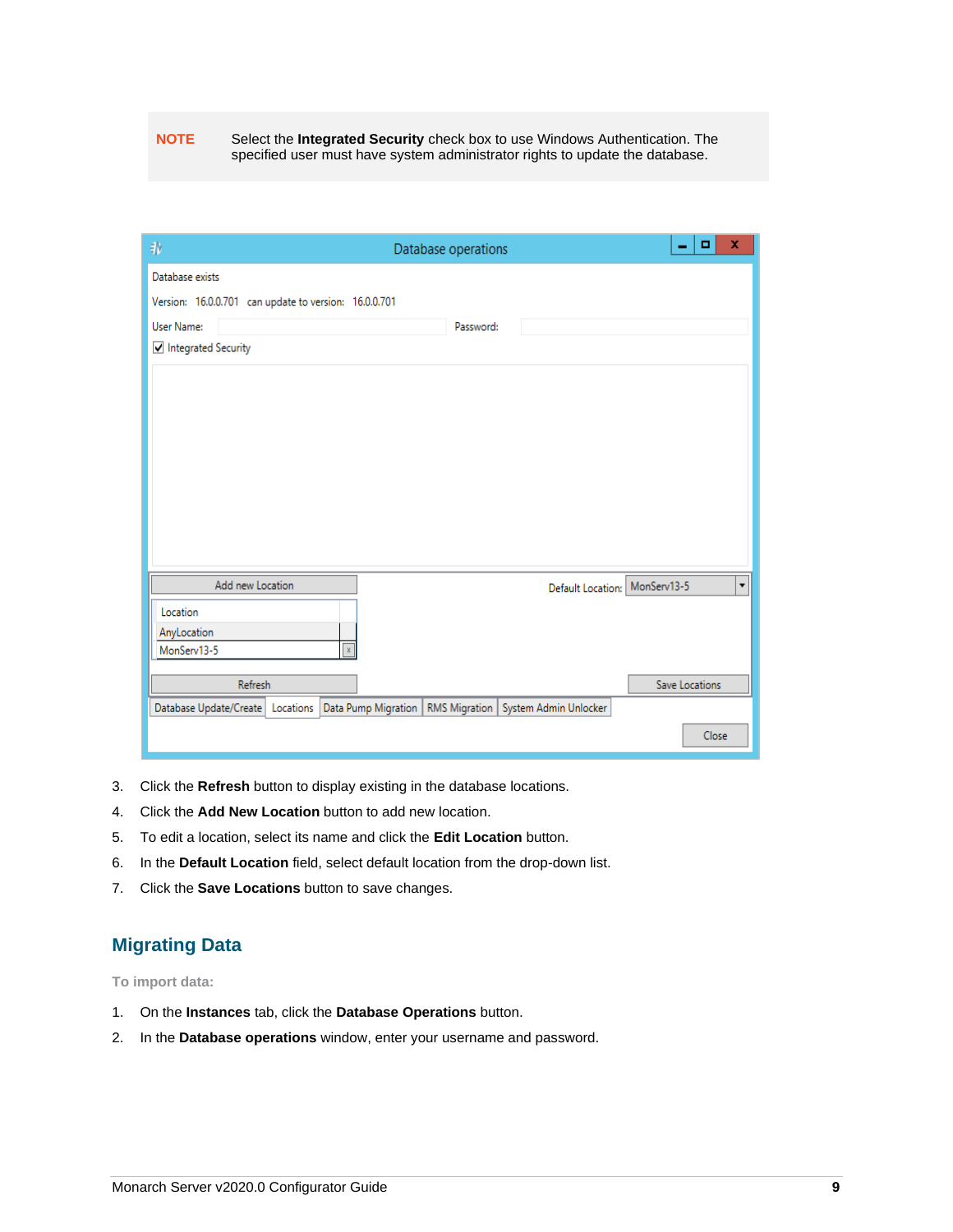#### **NOTE** Select the **Integrated Security** check box to use Windows Authentication. The specified user must have system administrator rights to update the database.

| $\bigcirc$                                                                                       |                   |                        | Database operations | x<br>۰ |
|--------------------------------------------------------------------------------------------------|-------------------|------------------------|---------------------|--------|
| Database exists                                                                                  |                   |                        |                     |        |
| Version: 16.0.0.701 can update to version: 16.0.0.701                                            |                   |                        |                     |        |
| User Name:                                                                                       |                   |                        | Password:           |        |
| Integrated Security                                                                              |                   |                        |                     |        |
|                                                                                                  |                   |                        |                     |        |
|                                                                                                  |                   |                        |                     |        |
|                                                                                                  |                   |                        |                     |        |
|                                                                                                  |                   |                        |                     |        |
| Open Process Import                                                                              |                   |                        |                     |        |
| Location:                                                                                        |                   | Migrate Email Settings |                     |        |
| Monarch Data Pump Connection Settings                                                            |                   |                        |                     |        |
| Server Name:                                                                                     |                   |                        |                     |        |
| <b>Initial Catalog:</b>                                                                          | <b>DWCHServer</b> |                        |                     |        |
| User Name:                                                                                       |                   |                        |                     |        |
| Password:                                                                                        |                   |                        |                     |        |
| Integrated Security                                                                              |                   |                        |                     |        |
| Migrate                                                                                          |                   |                        |                     |        |
| Database Update/Create   Locations   Data Pump Migration   RMS Migration   System Admin Unlocker |                   |                        |                     |        |
|                                                                                                  |                   |                        |                     | Close  |

- 3. Select the Data Pump Migration tab.
- 4. Click the **Open Process Import** button to import processes. In the displayed *Open File* dialog box, choose the files with the imported from the previous Automator versions processes.
- 5. Select the *Migrate Email Settings* check box to transfer settings.
- 6. In the *Location* field, enter location name. The specified location will be used for the imported processes.
- 7. To set connection to the database of the previous Automator version, under Automator Connection Settings specify the following parameters:
	- Server Name
	- **Initial Catalog**
	- User Name
	- Password

**NOTE** Select the **Integrated Security** check box to use Windows Authentication.

- 8. Click the **Migrate** button. The following data will be migrated to the current database:
	- Global distributions
	- Global scripts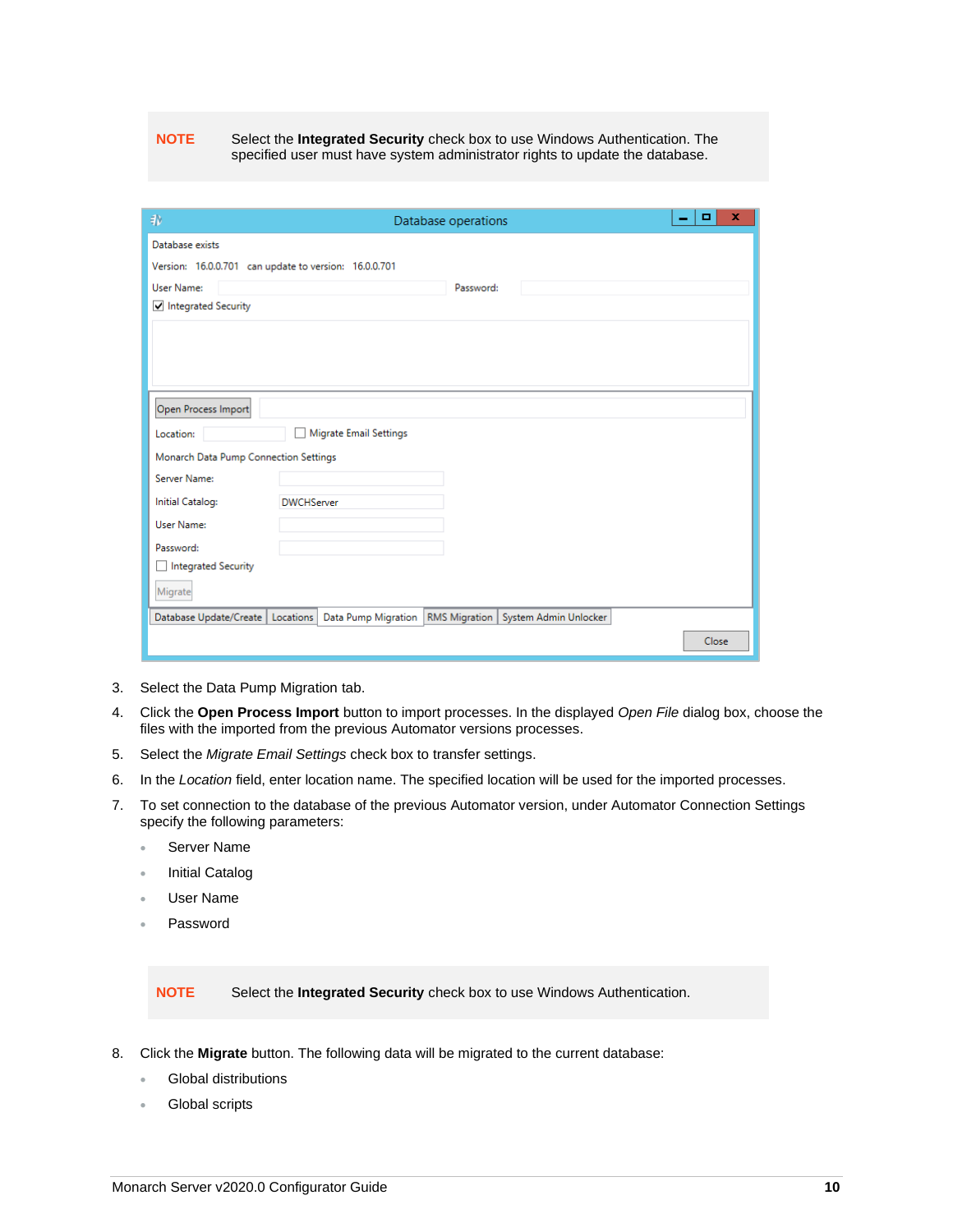- **Alerts**
- Email settings (if the **Migrate Email Settings** check box was selected)
- Default job disposition settings.

### <span id="page-12-0"></span>**RMS Migration**

**To import RMS data:**

- 1. On the **Instances** tab, click the **Database Operations** button.
- 2. In the **Database operations** window, enter your username and password.

**NOTE** Select the **Integrated Security** check box to use Windows Authentication. The specified user must have system administrator rights to update the database.

| $\bigoplus$                                           |  | Database operations |                                                                                                  | ۰<br>- | x |
|-------------------------------------------------------|--|---------------------|--------------------------------------------------------------------------------------------------|--------|---|
| Database exists                                       |  |                     |                                                                                                  |        |   |
| Version: 16.0.0.701 can update to version: 16.0.0.701 |  |                     |                                                                                                  |        |   |
| User Name:                                            |  | Password:           |                                                                                                  |        |   |
| Integrated Security                                   |  |                     |                                                                                                  |        |   |
|                                                       |  |                     |                                                                                                  |        |   |
|                                                       |  |                     |                                                                                                  |        |   |
|                                                       |  |                     |                                                                                                  |        |   |
|                                                       |  |                     |                                                                                                  |        |   |
|                                                       |  |                     |                                                                                                  |        |   |
|                                                       |  |                     |                                                                                                  |        |   |
|                                                       |  |                     |                                                                                                  |        |   |
|                                                       |  |                     |                                                                                                  |        |   |
| <b>RMS Migration Parameters</b><br>Config file path:  |  |                     |                                                                                                  | Browse |   |
| Storage Directory:                                    |  |                     |                                                                                                  |        |   |
| <b>External Storage Directory:</b>                    |  |                     |                                                                                                  |        |   |
|                                                       |  |                     |                                                                                                  |        |   |
| Migrate                                               |  |                     |                                                                                                  |        |   |
|                                                       |  |                     | Database Update/Create   Locations   Data Pump Migration   RMS Migration   System Admin Unlocker |        |   |
|                                                       |  |                     |                                                                                                  | Close  |   |

- 3. Select the **RMS Migration** tab.
- 4. Click the **Browse** button to select web config file from previous RMS versions that contains storage settings.
- 5. Click the **Migrate** button. The following data will be migrated to the current database:
	- RMS system settings
	- Users with their profiles
	- **Models**
	- View definitions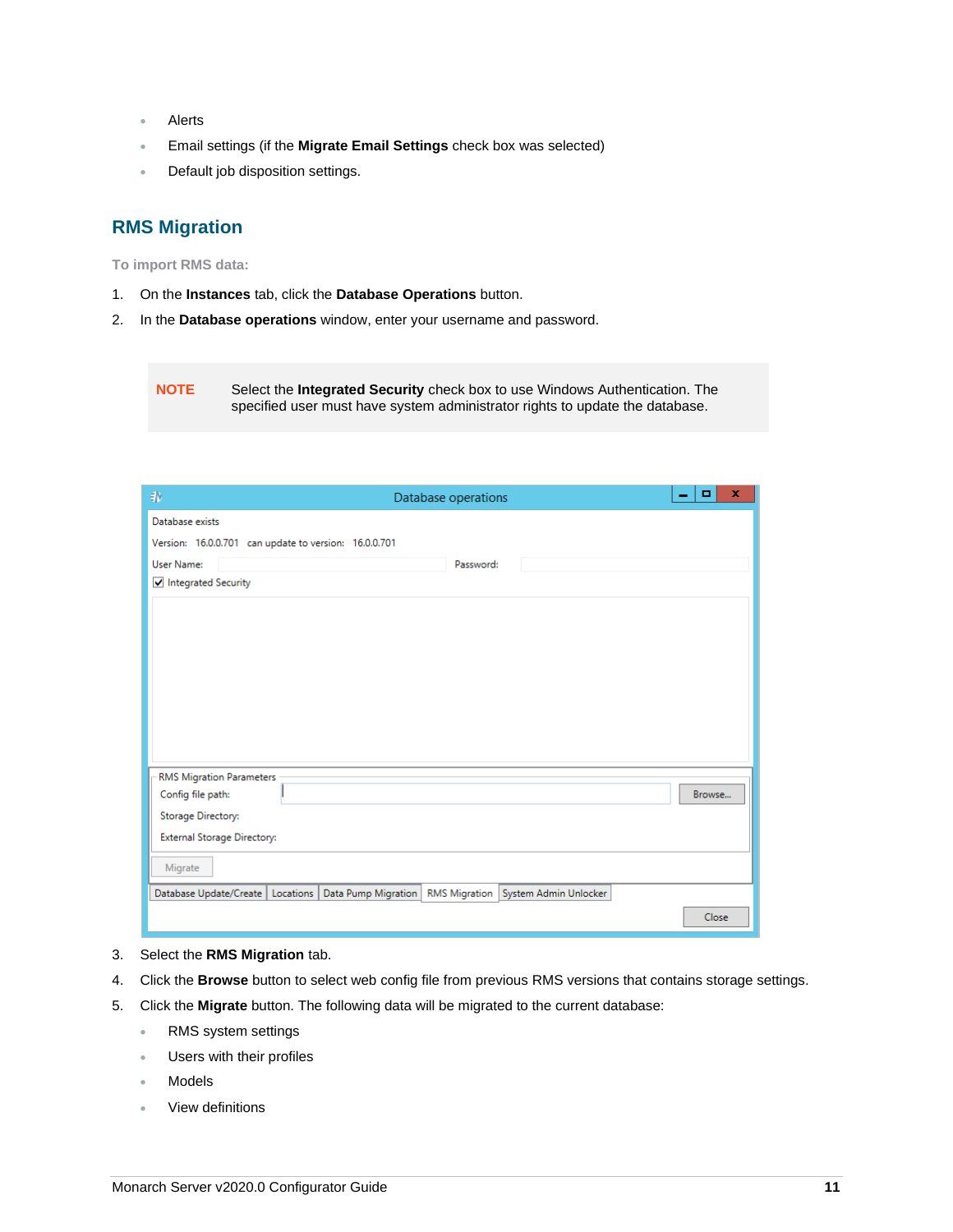### <span id="page-13-0"></span>**Unlocking System Administrator**

**To unlock system administrator:**

- 1. On the **Instances** tab, click the **Database Operations** button.
- 2. In the **Database operations** window, enter your username and password.

**NOTE** Select the **Integrated Security** check box to use Windows Authentication. The specified user must have system administrator rights to update database.

| $\oplus$                                              |                                                     | Database operations          | x<br>$\blacksquare$<br>- |
|-------------------------------------------------------|-----------------------------------------------------|------------------------------|--------------------------|
| Database exists                                       |                                                     |                              |                          |
| Version: 16.0.0.701 can update to version: 16.0.0.701 |                                                     |                              |                          |
| User Name:                                            |                                                     | Password:                    |                          |
| Integrated Security                                   |                                                     |                              |                          |
|                                                       |                                                     |                              |                          |
|                                                       |                                                     |                              |                          |
|                                                       |                                                     |                              |                          |
|                                                       |                                                     |                              |                          |
|                                                       |                                                     |                              |                          |
|                                                       |                                                     |                              |                          |
|                                                       |                                                     |                              |                          |
|                                                       |                                                     |                              |                          |
|                                                       |                                                     |                              |                          |
|                                                       |                                                     |                              |                          |
| User                                                  | Reset password Attempts count Reset attempts Locked | Default Password:   password |                          |
| admin                                                 | 0                                                   |                              |                          |
| <b>Refresh</b>                                        |                                                     |                              | Submit                   |
| Database Update/Create                                | Locations   Data Pump Migration   RMS Migration     | System Admin Unlocker        |                          |
|                                                       |                                                     |                              | Close                    |

- 3. Select the System Admin Unlocker tab.
- 4. Click **Refresh** to display available system administrators in the table.
- 5. Select the *Reset password* check box if you want to reset the current admin password to the default one.

**NOTE** You can modify the default password in the **Default Password** field.

6. Select the **Reset attempts** check box if you want to reset the number of login attempts to 0 for the corresponding administrator.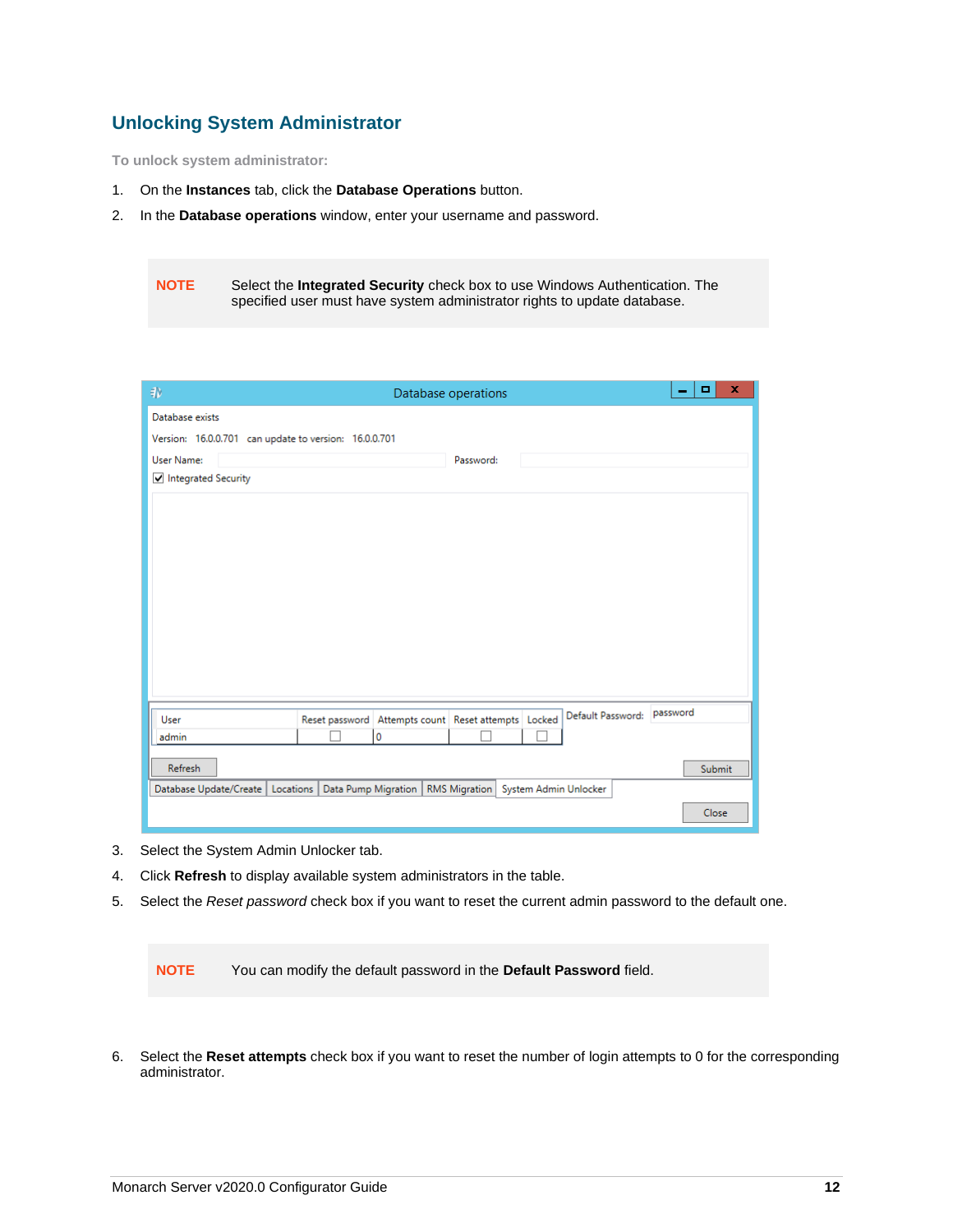**NOTE** The number of failed attempts is displayed in the **Attempts count** field.

- 7. Select the **Locked** check box if you want to lock the corresponding administrator. To unlock the administrator, clear the check box.
- 8. Click **Submit** to apply changes.
- <span id="page-14-0"></span>9. Click **Close**.

### **CONFIGURING SERVERS**

**To configure the list of services that should run on the server:**

1. Select the **Configurator** tab, and click the **Servers** tab. The Servers page is displayed.

| Altair <sup>®</sup> Monarch <sup>®</sup> Server<br>net.tcp://localhost<br>Connect<br>▼<br><b>Success</b><br>Dashboard Configurator Settings<br>Servers   Instances   Modules   Global Settings<br>MonServ13-5 x<br>Add new server<br>Modules Path:<br><b>Browse</b><br>Add new server module<br><b>Application Settings:</b><br>ServerModule<br>$\overline{\mathbf{x}}$<br><b>Web Admin</b><br>$\overline{\mathbf{x}}$<br><b>Web Client</b><br>Web RMS Client<br>$\bar{\mathbf{x}}$<br>$\bar{\mathbf{x}}$<br><b>Admin Host</b><br>$\overline{\mathbf{x}}$<br><b>Client Host</b><br>$\overline{\mathbf{x}}$<br>Volume Host<br><b>Filing Dispatcher Host</b><br>$\mathbf x$<br>$\overline{\mathbf{x}}$<br>Maintenance Dispatcher Host<br>$\bar{\mathbf{x}}$<br>Notifications Dispatcher Host<br>$\overline{\mathbf{x}}$<br><b>Automator Host</b><br>$\overline{\mathbf{x}}$<br>Automator Dispatcher Host<br>$\mathbf{x}$<br>Automator Storage Host<br>$\mathbf x$<br><b>RMS Host</b><br>$\bar{\mathbf{x}}$<br><b>RMS Content Host</b><br>Log Path:<br><b>Browse</b><br>Max Threads:<br>$\mathbf 0$<br><b>Clear</b><br>Apply<br>Ready | $\bigcirc$ | Monarch Server Configurator | $\Box$<br>$\mathbf x$<br>- |
|------------------------------------------------------------------------------------------------------------------------------------------------------------------------------------------------------------------------------------------------------------------------------------------------------------------------------------------------------------------------------------------------------------------------------------------------------------------------------------------------------------------------------------------------------------------------------------------------------------------------------------------------------------------------------------------------------------------------------------------------------------------------------------------------------------------------------------------------------------------------------------------------------------------------------------------------------------------------------------------------------------------------------------------------------------------------------------------------------------------------------------|------------|-----------------------------|----------------------------|
|                                                                                                                                                                                                                                                                                                                                                                                                                                                                                                                                                                                                                                                                                                                                                                                                                                                                                                                                                                                                                                                                                                                                    |            |                             |                            |
|                                                                                                                                                                                                                                                                                                                                                                                                                                                                                                                                                                                                                                                                                                                                                                                                                                                                                                                                                                                                                                                                                                                                    |            |                             |                            |
|                                                                                                                                                                                                                                                                                                                                                                                                                                                                                                                                                                                                                                                                                                                                                                                                                                                                                                                                                                                                                                                                                                                                    |            |                             |                            |
|                                                                                                                                                                                                                                                                                                                                                                                                                                                                                                                                                                                                                                                                                                                                                                                                                                                                                                                                                                                                                                                                                                                                    |            |                             |                            |
|                                                                                                                                                                                                                                                                                                                                                                                                                                                                                                                                                                                                                                                                                                                                                                                                                                                                                                                                                                                                                                                                                                                                    |            |                             |                            |
|                                                                                                                                                                                                                                                                                                                                                                                                                                                                                                                                                                                                                                                                                                                                                                                                                                                                                                                                                                                                                                                                                                                                    |            |                             |                            |
|                                                                                                                                                                                                                                                                                                                                                                                                                                                                                                                                                                                                                                                                                                                                                                                                                                                                                                                                                                                                                                                                                                                                    |            |                             |                            |
|                                                                                                                                                                                                                                                                                                                                                                                                                                                                                                                                                                                                                                                                                                                                                                                                                                                                                                                                                                                                                                                                                                                                    |            |                             |                            |
|                                                                                                                                                                                                                                                                                                                                                                                                                                                                                                                                                                                                                                                                                                                                                                                                                                                                                                                                                                                                                                                                                                                                    |            |                             |                            |
|                                                                                                                                                                                                                                                                                                                                                                                                                                                                                                                                                                                                                                                                                                                                                                                                                                                                                                                                                                                                                                                                                                                                    |            |                             |                            |
|                                                                                                                                                                                                                                                                                                                                                                                                                                                                                                                                                                                                                                                                                                                                                                                                                                                                                                                                                                                                                                                                                                                                    |            |                             |                            |
|                                                                                                                                                                                                                                                                                                                                                                                                                                                                                                                                                                                                                                                                                                                                                                                                                                                                                                                                                                                                                                                                                                                                    |            |                             |                            |
|                                                                                                                                                                                                                                                                                                                                                                                                                                                                                                                                                                                                                                                                                                                                                                                                                                                                                                                                                                                                                                                                                                                                    |            |                             |                            |
|                                                                                                                                                                                                                                                                                                                                                                                                                                                                                                                                                                                                                                                                                                                                                                                                                                                                                                                                                                                                                                                                                                                                    |            |                             |                            |
|                                                                                                                                                                                                                                                                                                                                                                                                                                                                                                                                                                                                                                                                                                                                                                                                                                                                                                                                                                                                                                                                                                                                    |            |                             |                            |
|                                                                                                                                                                                                                                                                                                                                                                                                                                                                                                                                                                                                                                                                                                                                                                                                                                                                                                                                                                                                                                                                                                                                    |            |                             |                            |
|                                                                                                                                                                                                                                                                                                                                                                                                                                                                                                                                                                                                                                                                                                                                                                                                                                                                                                                                                                                                                                                                                                                                    |            |                             |                            |
|                                                                                                                                                                                                                                                                                                                                                                                                                                                                                                                                                                                                                                                                                                                                                                                                                                                                                                                                                                                                                                                                                                                                    |            |                             |                            |
|                                                                                                                                                                                                                                                                                                                                                                                                                                                                                                                                                                                                                                                                                                                                                                                                                                                                                                                                                                                                                                                                                                                                    |            |                             |                            |
|                                                                                                                                                                                                                                                                                                                                                                                                                                                                                                                                                                                                                                                                                                                                                                                                                                                                                                                                                                                                                                                                                                                                    |            |                             |                            |
|                                                                                                                                                                                                                                                                                                                                                                                                                                                                                                                                                                                                                                                                                                                                                                                                                                                                                                                                                                                                                                                                                                                                    |            |                             |                            |
|                                                                                                                                                                                                                                                                                                                                                                                                                                                                                                                                                                                                                                                                                                                                                                                                                                                                                                                                                                                                                                                                                                                                    |            |                             |                            |
|                                                                                                                                                                                                                                                                                                                                                                                                                                                                                                                                                                                                                                                                                                                                                                                                                                                                                                                                                                                                                                                                                                                                    |            |                             |                            |
|                                                                                                                                                                                                                                                                                                                                                                                                                                                                                                                                                                                                                                                                                                                                                                                                                                                                                                                                                                                                                                                                                                                                    |            |                             |                            |
|                                                                                                                                                                                                                                                                                                                                                                                                                                                                                                                                                                                                                                                                                                                                                                                                                                                                                                                                                                                                                                                                                                                                    |            |                             |                            |
|                                                                                                                                                                                                                                                                                                                                                                                                                                                                                                                                                                                                                                                                                                                                                                                                                                                                                                                                                                                                                                                                                                                                    |            |                             |                            |
|                                                                                                                                                                                                                                                                                                                                                                                                                                                                                                                                                                                                                                                                                                                                                                                                                                                                                                                                                                                                                                                                                                                                    |            |                             |                            |
|                                                                                                                                                                                                                                                                                                                                                                                                                                                                                                                                                                                                                                                                                                                                                                                                                                                                                                                                                                                                                                                                                                                                    |            |                             |                            |
|                                                                                                                                                                                                                                                                                                                                                                                                                                                                                                                                                                                                                                                                                                                                                                                                                                                                                                                                                                                                                                                                                                                                    |            |                             |                            |
|                                                                                                                                                                                                                                                                                                                                                                                                                                                                                                                                                                                                                                                                                                                                                                                                                                                                                                                                                                                                                                                                                                                                    |            |                             |                            |
|                                                                                                                                                                                                                                                                                                                                                                                                                                                                                                                                                                                                                                                                                                                                                                                                                                                                                                                                                                                                                                                                                                                                    |            |                             |                            |
|                                                                                                                                                                                                                                                                                                                                                                                                                                                                                                                                                                                                                                                                                                                                                                                                                                                                                                                                                                                                                                                                                                                                    |            |                             |                            |
|                                                                                                                                                                                                                                                                                                                                                                                                                                                                                                                                                                                                                                                                                                                                                                                                                                                                                                                                                                                                                                                                                                                                    |            |                             |                            |

- 2. Click the **Add New Server** button to add new services.
- 3. In the **Modules Path** field, specify the path for modules.
- 4. In the **Add New Server** window, specify the server module you want to add.
- 5. In the **Application Settings** field, specify the application settings for the required host.

Host application settings should observe the following format:

*<configuration>*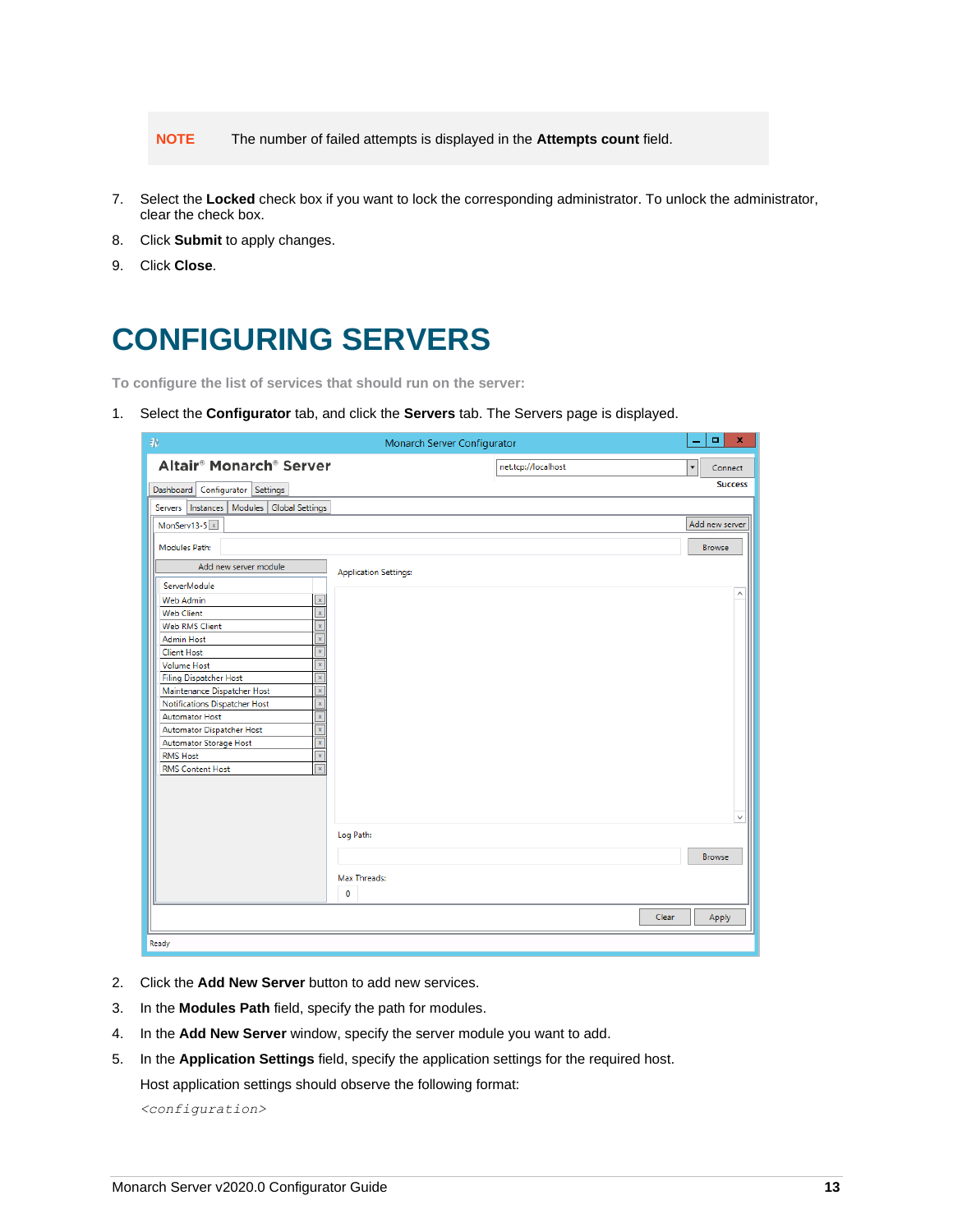```
 <appSettings>
```

```
 <add key="parameterName" value="parameterValue" />
```
 *…*

 *</appSettings>*

*</configuration>*

The table below specifies host application settings.

| <b>MODULE NAME</b>               | <b>PARAMETER NAME</b>      | <b>DESCRIPTION</b>                                                                                                                                                               | <b>DEFAULT</b><br><b>VALUE</b> |
|----------------------------------|----------------------------|----------------------------------------------------------------------------------------------------------------------------------------------------------------------------------|--------------------------------|
| Admin Host                       | LdapPort                   | Indicates the port for LDAP<br>communication                                                                                                                                     | 636                            |
|                                  | WorkPath                   | Indicates the location where SDK<br>creates temp files                                                                                                                           |                                |
|                                  | AutoStartFilingInterval    | Interval between which the job for<br>auto start Filing Tasks will be started.                                                                                                   | 00:00:10                       |
| <b>Filing Dispatcher</b><br>Host | FilingDirListenerInterval  | Interval between which new job for<br>auto start Filing Tasks will be created<br>in the ScheduleJobs table.                                                                      | 00:00:10                       |
|                                  | AutoStartFilingPortion     | Indicates how many automatic filing<br>tasks will be run during<br>AutoStartFilingInterval interval.                                                                             | 10                             |
|                                  | SdkRegexTrapTimeout        | Indicates the time interval during<br>which RegEx checks every row of<br>processed reports for pattern<br>matching                                                               | 30                             |
|                                  | TempDbCleanEnabled         | Indicates whether TempDB is<br>checked for cleaning.                                                                                                                             | False                          |
|                                  |                            | Note: If set to "True" TempDB is<br>checked every 1 minute (default<br>value). TempDB is cleaned if it<br>exceeds 1000 MB (default value) and<br>if localDB is selected for SDK. |                                |
|                                  | TempDbCleanInterval        | Indicates the time interval during<br>which TempDB is cleaned.                                                                                                                   | 00:01:00                       |
|                                  |                            | Note: The value should be formatted<br>as d.hh:mm[:ss.ff]. The number of<br>days should be less than or equal to<br>24. Days are counted after the last<br>restart of the host.  |                                |
|                                  | TempDbCleanSizeThresholdMb | Indicates the size of TempDB, at<br>which point it should be cleaned.                                                                                                            | 1000                           |
|                                  |                            | <b>Note:</b> The value is counted in<br>megabits.                                                                                                                                |                                |
|                                  | WorkPath                   | Indicates the location where SDK<br>creates temp files                                                                                                                           |                                |
| <b>Automator Host</b>            | <b>SecurityProtocols</b>   | Allows the configuration of supported<br>security protocols.                                                                                                                     | <b>TIs11, TIs12</b>            |
|                                  |                            | Note: By default, security protocols<br>depend on the .NET framework                                                                                                             |                                |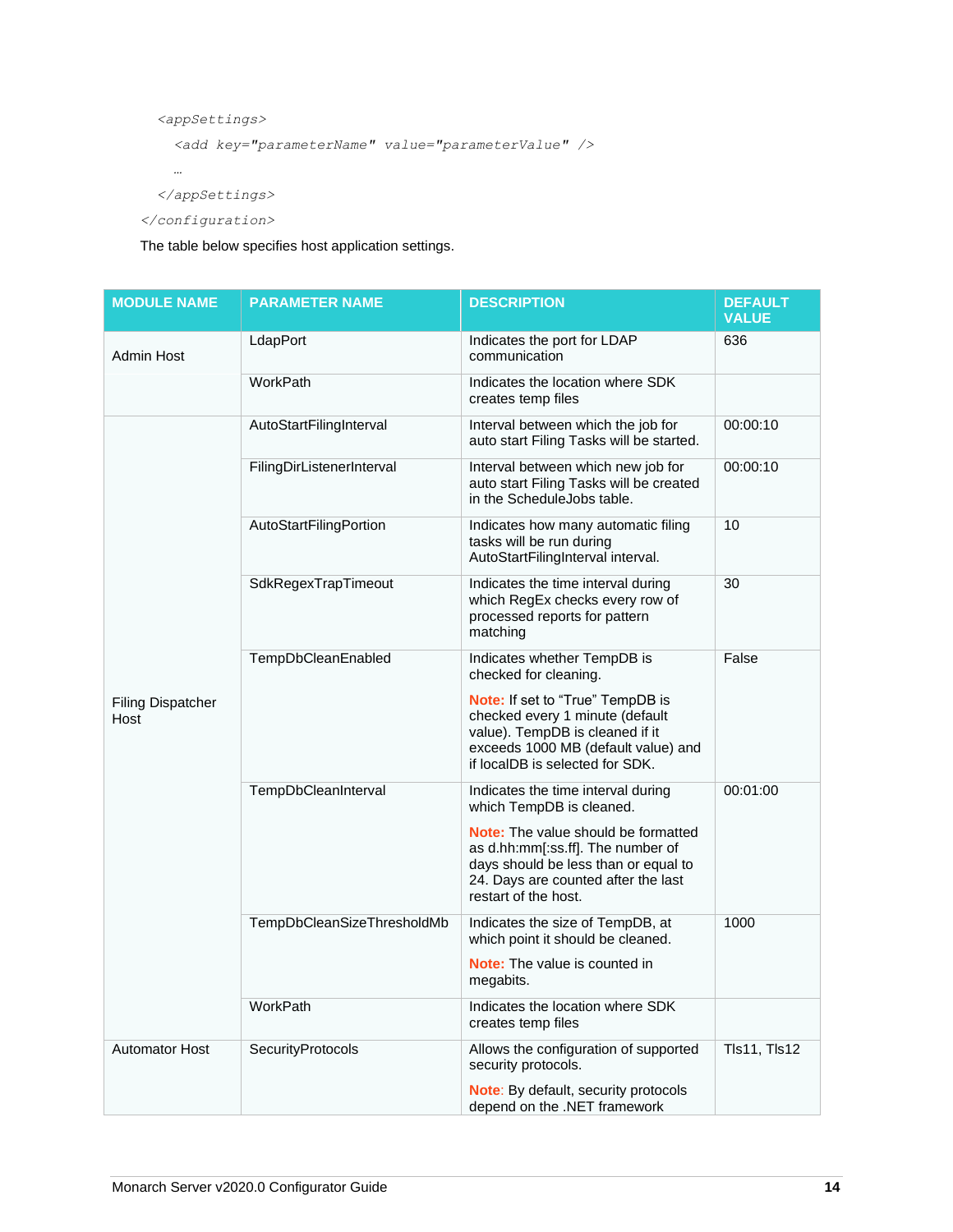| <b>MODULE NAME</b>           | <b>PARAMETER NAME</b>                | <b>DESCRIPTION</b>                                                                                                                                                                      | <b>DEFAULT</b><br><b>VALUE</b> |
|------------------------------|--------------------------------------|-----------------------------------------------------------------------------------------------------------------------------------------------------------------------------------------|--------------------------------|
|                              |                                      | version. Possible values are<br>"SystemDefault," "Ssl3," "Tls," "Tls11,"<br>and "Tls12."                                                                                                |                                |
|                              | AutoStartPumpTaskInterval            | Indicates the time interval during<br>which the pump process will be<br>started.                                                                                                        | 00:00:10                       |
|                              | PumpMonitoringInterval               | Interval between which the system is<br>monitored for new files.                                                                                                                        | 00:00:10                       |
|                              | AutomatorMonitoringSuspended         | Suspends all Automator monitoring.                                                                                                                                                      | False                          |
|                              | PumpTaskLegacyBehavior               | Indicates the use of the old behavior<br>of process handling                                                                                                                            | True                           |
|                              |                                      | <b>Note:</b> The old and new behaviors are<br>described in the <b>Process Handling</b><br>Scenarios section of the<br>Administrator's Guide.                                            |                                |
|                              | <b>SdkDeleteDbOnExit</b>             | Allows SDK to delete unused temp<br>databases after export                                                                                                                              | False                          |
|                              | SdkShrinkDbOnExit                    | Allows SDK to compress temp<br>databases after export                                                                                                                                   | False                          |
|                              | SdkRegexTrapTimeout                  | Indicates the time interval during<br>which RegEx checks every row of<br>processed reports for pattern<br>matching                                                                      | 30                             |
|                              | <b>BulkBehaviorExportBatchSize</b>   | Allows batch size to be configured for<br>bulk insert and update                                                                                                                        | 10000                          |
|                              | BulkBehaviorExportCommandTi<br>meout | Allows timeout to be configured for<br>bulk insert and update                                                                                                                           | 30                             |
|                              | TempDbCleanInterval                  | Indicates the time interval during<br>which TempDB is cleaned.                                                                                                                          | 00:01:00                       |
| Automator<br>Dispatcher Host |                                      | <b>Note:</b> The value should be formatted<br>as d.hh:mm[:ss.ff]. The number of<br>days should be less than or equal to<br>24. Days are counted after the last<br>restart of the host.  |                                |
|                              | TempDbCleanEnabled                   | Indicates whether TempDB is<br>checked for cleaning.                                                                                                                                    | False                          |
|                              |                                      | <b>Note:</b> If set to "True" TempDB is<br>checked every 1 minute (default<br>value). TempDB is cleaned if it<br>exceeds 1000 MB (default value) and<br>if localDB is selected for SDK. |                                |
|                              | TempDbCleanSizeThresholdMb           | Indicates the size of TempDB, at<br>which point it should be cleaned.                                                                                                                   | 1000                           |
|                              |                                      | <b>Note:</b> The value is counted in<br>megabits.                                                                                                                                       |                                |
|                              | SdkEnableAceDaoExportByDef<br>ault   | Refers to the behavior of the process<br>when exporting to .accdb, .dbf, and<br>.mdb.                                                                                                   | True                           |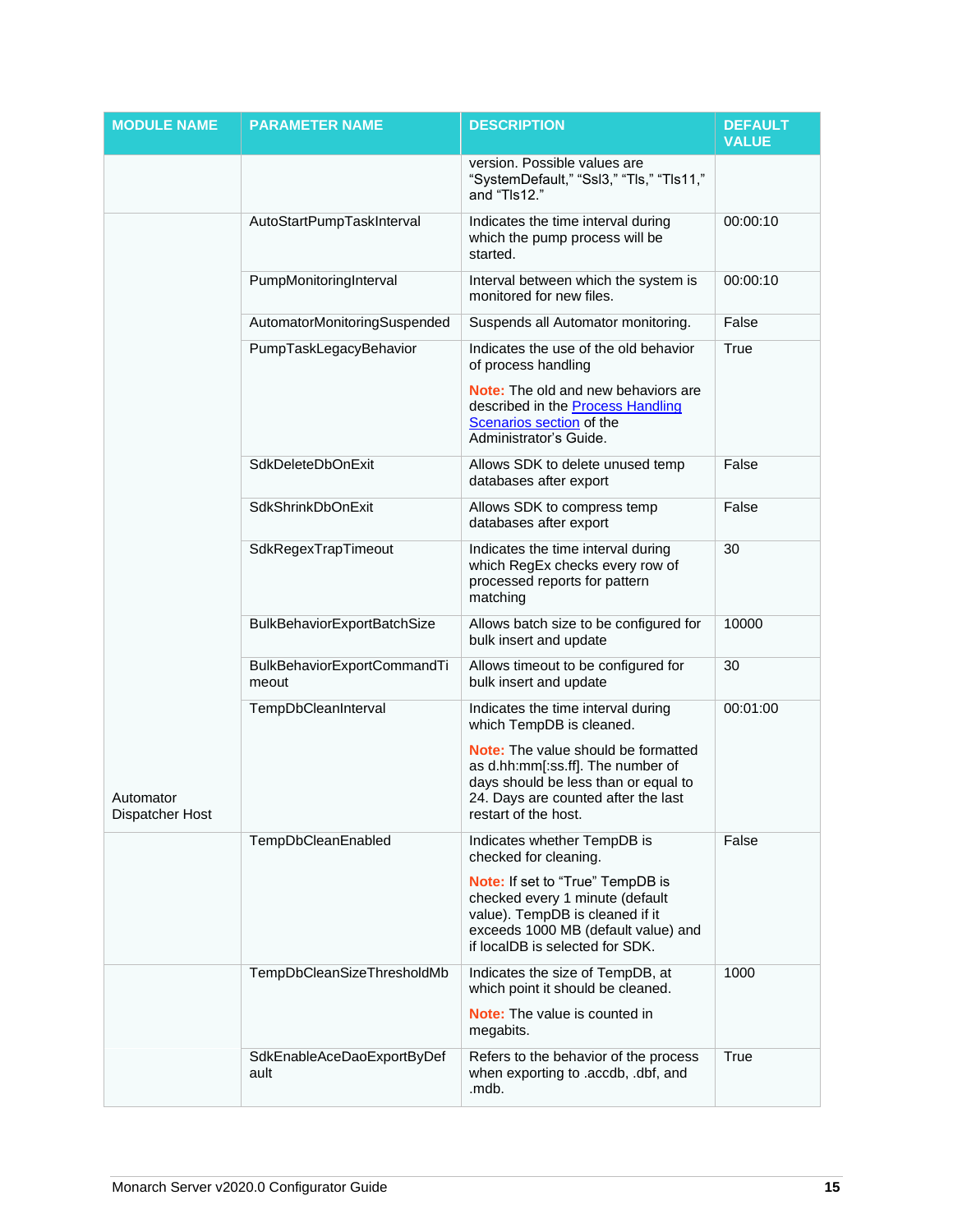| <b>MODULE NAME</b>                      | <b>PARAMETER NAME</b>      | <b>DESCRIPTION</b>                                                                                                                                                                     | <b>DEFAULT</b><br><b>VALUE</b> |
|-----------------------------------------|----------------------------|----------------------------------------------------------------------------------------------------------------------------------------------------------------------------------------|--------------------------------|
|                                         |                            | Note: The default value is "true" (ACE<br>DAO). Thus, it is not necessary to add<br>the key unless this needs to be set to<br>"false" (use ACE OleDb by default).                      |                                |
|                                         | SecurityProtocols          | Allows the configuration of supported<br>security protocols.                                                                                                                           | <b>TIs11, TIs12</b>            |
|                                         |                            | Note: By default, security protocols<br>depend on the .NET framework<br>version. Possible values are<br>"SystemDefault," "Ssl3," "Tls," "Tls11,"<br>and "Tls12."                       |                                |
|                                         | WorkPath                   | Indicates the location where SDK<br>creates temp files                                                                                                                                 |                                |
| <b>Automator Storage</b>                | StorageDirectory           | Path to the Storage Directory for temp<br>files of Automator.                                                                                                                          |                                |
| Host                                    | <b>TimeToStoreFiles</b>    | Time for how long temp files are<br>stored in Storage Directory.                                                                                                                       | 00:10:00                       |
| <b>Notifications</b><br>Dispatcher Host | OfflineTaskCacheDirectory  | Path to the Storage Directory for<br>Offline Tasks data.                                                                                                                               |                                |
|                                         | OfflineTaskCacheDirectory  | Path to the Storage Directory for<br>Offline Tasks data.                                                                                                                               |                                |
|                                         | TempDbCleanEnabled         | Indicates whether TempDB is<br>checked for cleaning.                                                                                                                                   | False                          |
|                                         |                            | Note: If set to "True" TempDB is<br>checked every 1 minute (default<br>value). TempDB is cleaned if it<br>exceeds 1000 MB (default value) and<br>if localDB is selected for SDK.       |                                |
|                                         | TempDbCleanInterval        | Indicates the time interval during<br>which TempDB is cleaned.                                                                                                                         | 00:01:00                       |
| <b>Client Host</b>                      |                            | <b>Note:</b> The value should be formatted<br>as d.hh:mm[:ss.ff]. The number of<br>days should be less than or equal to<br>24. Days are counted after the last<br>restart of the host. |                                |
|                                         | TempDbCleanSizeThresholdMb | Indicates the size of TempDB, at<br>which point it should be cleaned.                                                                                                                  | 1000                           |
|                                         |                            | <b>Note:</b> The value is counted in<br>megabits.                                                                                                                                      |                                |
|                                         | LdapPort                   | Indicates the port for LDAP<br>communication                                                                                                                                           | 636                            |
|                                         | WorkPath                   | Indicates the location where SDK<br>creates temp files                                                                                                                                 |                                |
| <b>RMS Content Host</b>                 | ApiUploadStoragePath       | Path to the temporary folder, which is<br>created with the uploaded reports<br>(default path: < host<br>name>\C:\Windows\Temp\Datawatch<br>RmsApiUploadStorage)                        |                                |
|                                         |                            | Note: The folder containing the                                                                                                                                                        |                                |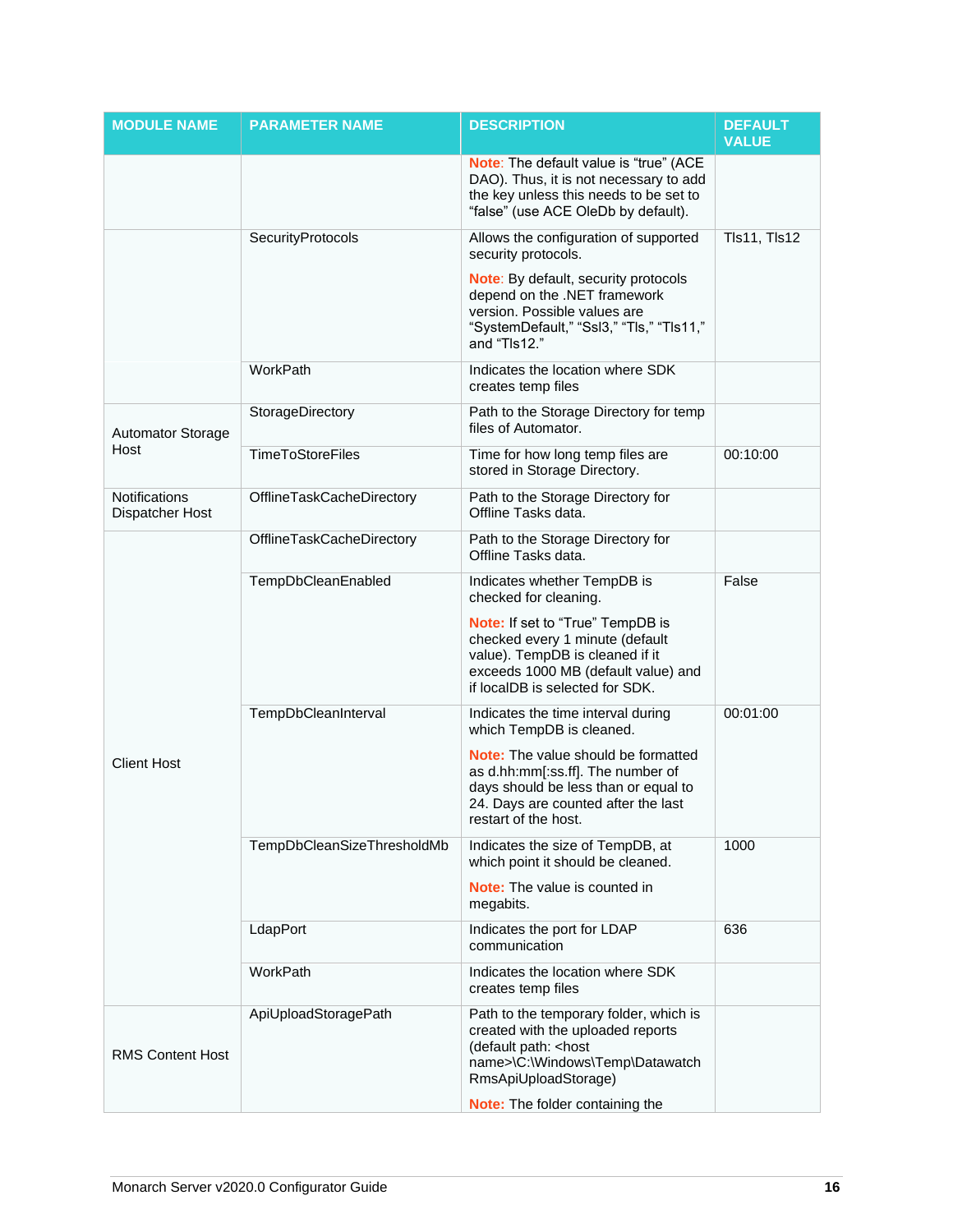| <b>MODULE NAME</b> | <b>PARAMETER NAME</b>      | <b>DESCRIPTION</b>                                                                                                                                                                     | <b>DEFAULT</b><br><b>VALUE</b> |
|--------------------|----------------------------|----------------------------------------------------------------------------------------------------------------------------------------------------------------------------------------|--------------------------------|
|                    |                            | uploaded reports are removed at the<br>end of the session.                                                                                                                             |                                |
|                    | ApiUploadSessionTimeOut    | The time at which the session ends.<br><b>Note:</b> The resulting link will no longer<br>be available at the end of the session.                                                       | 01:00:00                       |
|                    | TempDbCleanEnabled         | Indicates whether TempDB is<br>checked for cleaning.<br><b>Note:</b> If set to "True" TempDB is                                                                                        | False                          |
|                    |                            | checked every 1 minute (default<br>value). TempDB is cleaned if it<br>exceeds 1000 MB (default value) and<br>if localDB is selected for SDK.                                           |                                |
|                    | TempDbCleanInterval        | Indicates the time interval during<br>which TempDB is cleaned.                                                                                                                         | 00:01:00                       |
| <b>RMS Host</b>    |                            | <b>Note:</b> The value should be formatted<br>as d.hh:mm[:ss.ff]. The number of<br>days should be less than or equal to<br>24. Days are counted after the last<br>restart of the host. |                                |
|                    | TempDbCleanSizeThresholdMb | Indicates the size of TempDB, at<br>which point it should be cleaned.                                                                                                                  | 1000                           |
|                    |                            | <b>Note:</b> The value is counted in<br>megabits.                                                                                                                                      |                                |
|                    | LdapPort                   | Indicates the port for LDAP<br>communication                                                                                                                                           | 636                            |
|                    | WorkPath                   | Indicates the location where SDK<br>creates temp files                                                                                                                                 |                                |

6. In the **Log Path** field, specify the log path.

| <b>NOTE</b> | The path specified is resolved in the context of the server that the setting<br>relates to. Therefore, in clicking the Browse button when adding a log path<br>to a new server, the path is assumed to be resolvable to the specified<br>server. This case should be manually verified. |
|-------------|-----------------------------------------------------------------------------------------------------------------------------------------------------------------------------------------------------------------------------------------------------------------------------------------|
|             | Some actions (such as test connection when using Windows authentication)<br>are carried out in the context of current users and NOT in the context of the<br>service account.                                                                                                           |

- 7. In the **Max Threads** field, define the maximum number of threads.
	- **NOTE** ❑ The Max Threads setting is useful for the following hosts, which are able to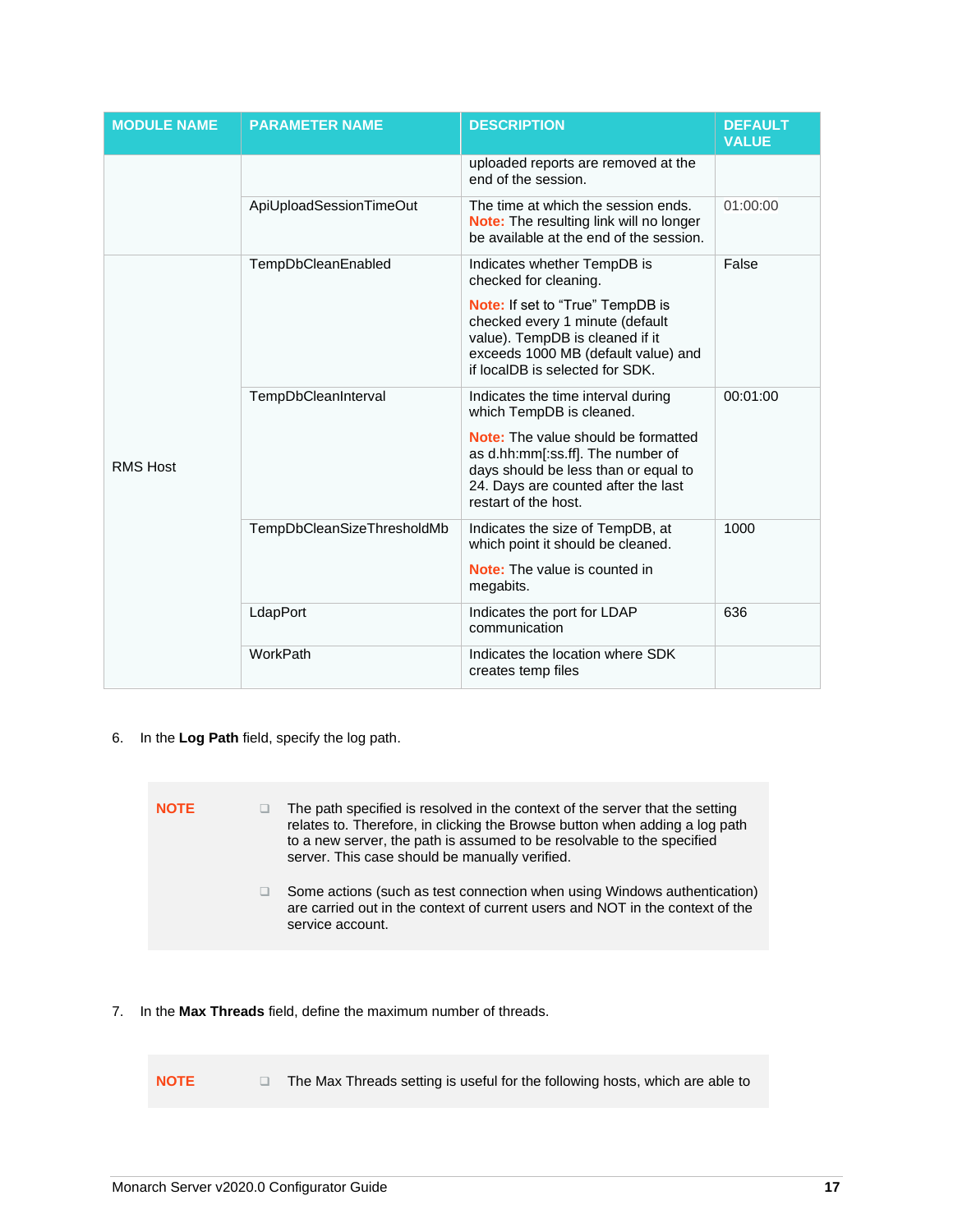run some jobs or tasks:

- Maintenance Dispatcher Host
- Filing Dispatcher Host
- Automator Host
- Automator Dispatcher Host
- Notifications Dispatcher Host
- ❑ This option stands for the number of tasks/processes that are fulfilled at a time for the corresponding module.
- ❑ The Max Threads setting is used in the SmartThreadPool, which accepts a maximum of 25 threads (the same for 0 Max Threads or empty). Increasing the Max Threads setting for some hosts could affect the performance of other hosts. Moreover, large Max Threads could affect the performance of the host itself because of the context switching between all thread pools. Thus, the optimal value lies in the middle and depends on the environment, number of processor cores, and network.
- 8. In the **SDK Settings** section, specify the export storage settings:
	- Select **Local DB** database type, if you want to use SQL Local DB as an export storage and specify **Database File Path** (if Database File Path is not specified, database files will be created in the user's directory %LOCALAPPDATA%\Datawatch\DatawatchEngine).
	- Select **Remote DB** database type, if you want to use SQL Server as an export storage and specify its parameters:
	- Server Name
	- Authentication credentials: user name and password. If you want to use Windows authentication, select the corresponding check box.
- 9. To enable SDK trace logging, set **Trace Log Folder** and **Trace Log Level** (0 none, 1 min, 2 max).
- 10. Click **Apply** to save changes.
- 11. To delete a service, click the  $\mathbf{X}$  button by the service name.
- 12. To add a new server, click the **Add new Server** button.
- <span id="page-19-0"></span>13. To delete a server, click the  $\left[\frac{\mathbf{x}}{2}\right]$  button by the server name.

### **MANAGING SERVER MODULES**

To view the server log information and manage server modules, click the **View** button on the Dashboard page.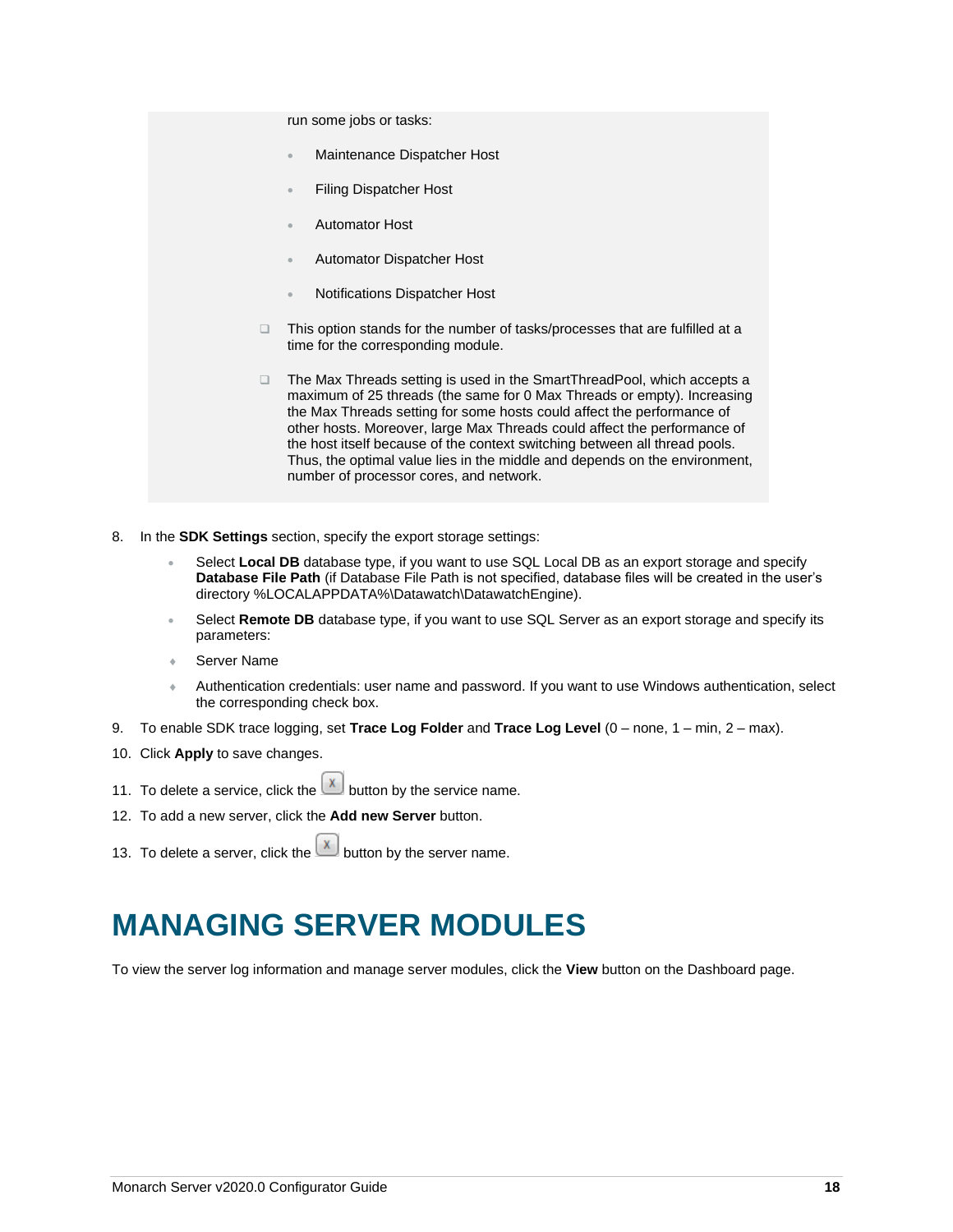|                                                 | Monarch Server Configurator                  | $\mathbf x$<br>$\blacksquare$<br>۰      |
|-------------------------------------------------|----------------------------------------------|-----------------------------------------|
| Altair <sup>®</sup> Monarch <sup>®</sup> Server | net.tcp://localhost                          | $\overline{\phantom{a}}$<br>Connect     |
| Configurator Settings<br>Dashboard              |                                              | <b>Success</b>                          |
| MonServ13-5 Modules: 14 / 14<br>$\overline{1}$  | CPU cores available to the system 1.<br>View | ><br>MonServ13-5<br>Servers Utilization |
|                                                 |                                              |                                         |
|                                                 |                                              |                                         |
|                                                 |                                              |                                         |
|                                                 |                                              |                                         |
|                                                 |                                              |                                         |
|                                                 |                                              |                                         |
|                                                 |                                              |                                         |
|                                                 |                                              |                                         |
|                                                 | Collect Logs                                 |                                         |
| Ready                                           |                                              |                                         |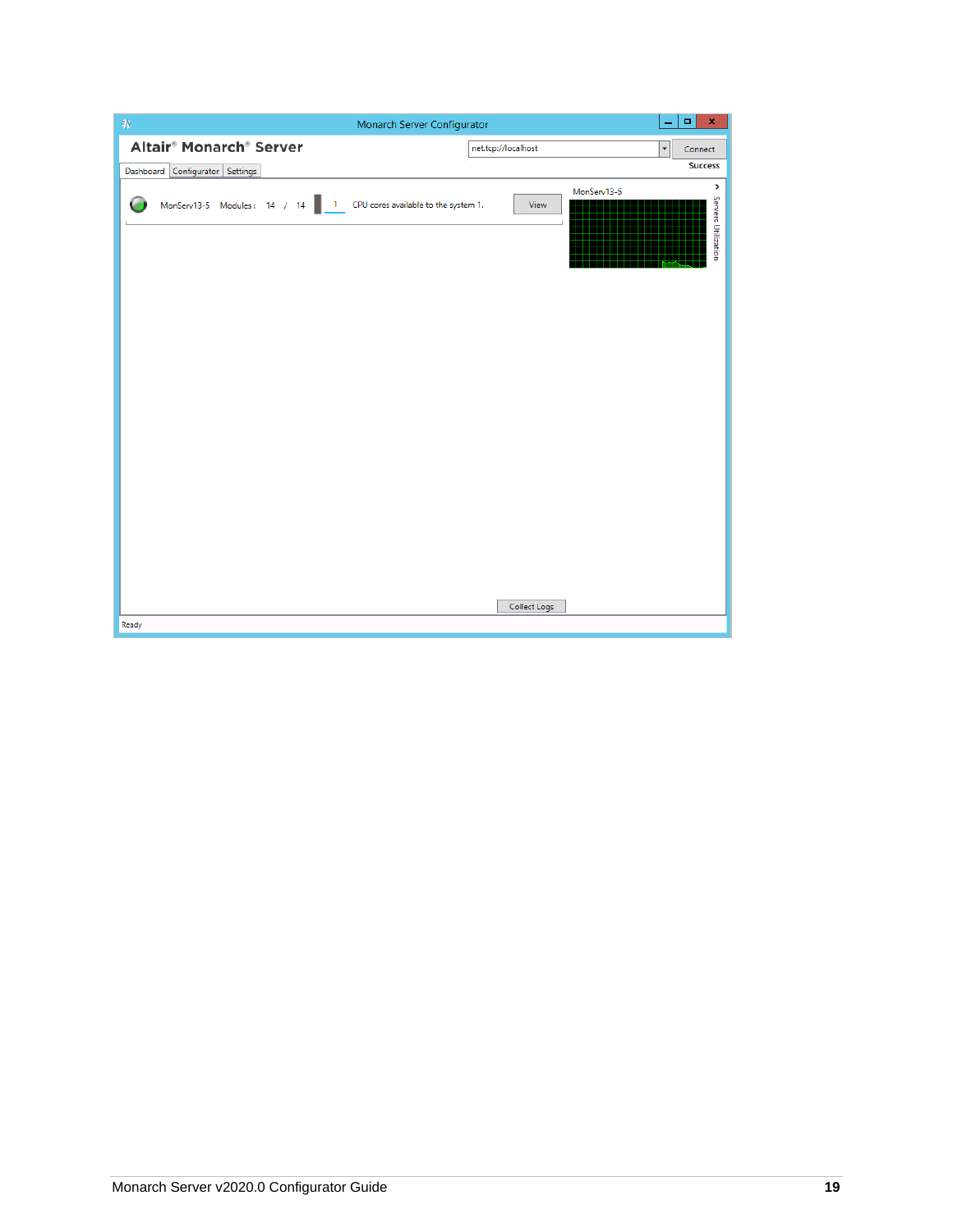The Server page opens in a new tab.

| $\n  4\n $                                                                                                                                                                                                                                        | Monarch Server Configurator                                                                                                                                                                                                                                                               |   | ۰ | ×                 |
|---------------------------------------------------------------------------------------------------------------------------------------------------------------------------------------------------------------------------------------------------|-------------------------------------------------------------------------------------------------------------------------------------------------------------------------------------------------------------------------------------------------------------------------------------------|---|---|-------------------|
| Altair <sup>®</sup> Monarch <sup>®</sup> Server                                                                                                                                                                                                   | net.tcp://localhost                                                                                                                                                                                                                                                                       | ۰ |   | Connect           |
| Dashboard Configurator Settings MonServ13-5 X                                                                                                                                                                                                     |                                                                                                                                                                                                                                                                                           |   |   | <b>Success</b>    |
| MonServ13-5<br>Web Admin<br><b>Web Client</b><br><b>Web RMS Client</b><br><b>Admin Host</b><br><b>Client Host</b>                                                                                                                                 | Module: Datawatch.Web.EnterpriseServer.Admin<br>Module State: Running<br>Fail Count: 0 of 5<br>Run<br>Stop<br>Restart<br>Ping<br>Logs<br>Auto Refresh<br>Update period: $5s$<br>Instance: DefaultInstance<br>$\mathbf{r}$<br>Refresh Log<br>$ightharpoonup$ Filtering<br>ID Di Tr Message |   |   |                   |
| <b>Volume Host</b><br><b>Filing Dispatcher Host</b><br>Maintenance Dispatcher Host<br>Notifications Dispatcher Host<br><b>Automator Host</b><br>Automator Dispatcher Host<br>Automator Storage Host<br><b>RMS Host</b><br><b>RMS Content Host</b> |                                                                                                                                                                                                                                                                                           |   |   | Α<br>$\checkmark$ |
| Ready                                                                                                                                                                                                                                             |                                                                                                                                                                                                                                                                                           |   |   |                   |

**To perform an action to all server modules**

- 1. Select the name of the server from the list in the left side of the window.
- 2. Click one of the following buttons: **Run All**, **Stop All** or **Reload All**.

**NOTE** When you click the **Stop All** button, you can specify the timeout value in seconds to stop all the running processes in the **Timeout** field.

**To perform an action to a single module**

1. Select the module name from the list in the left side of the window.

**NOTE** You can check the Module State and Fail Count for every module. Max fails can be specified for all modules in the [Configuring Modules.](#page-27-0)

2. Click one of the following buttons: **Run**, **Stop**, **Restart** or **Ping**.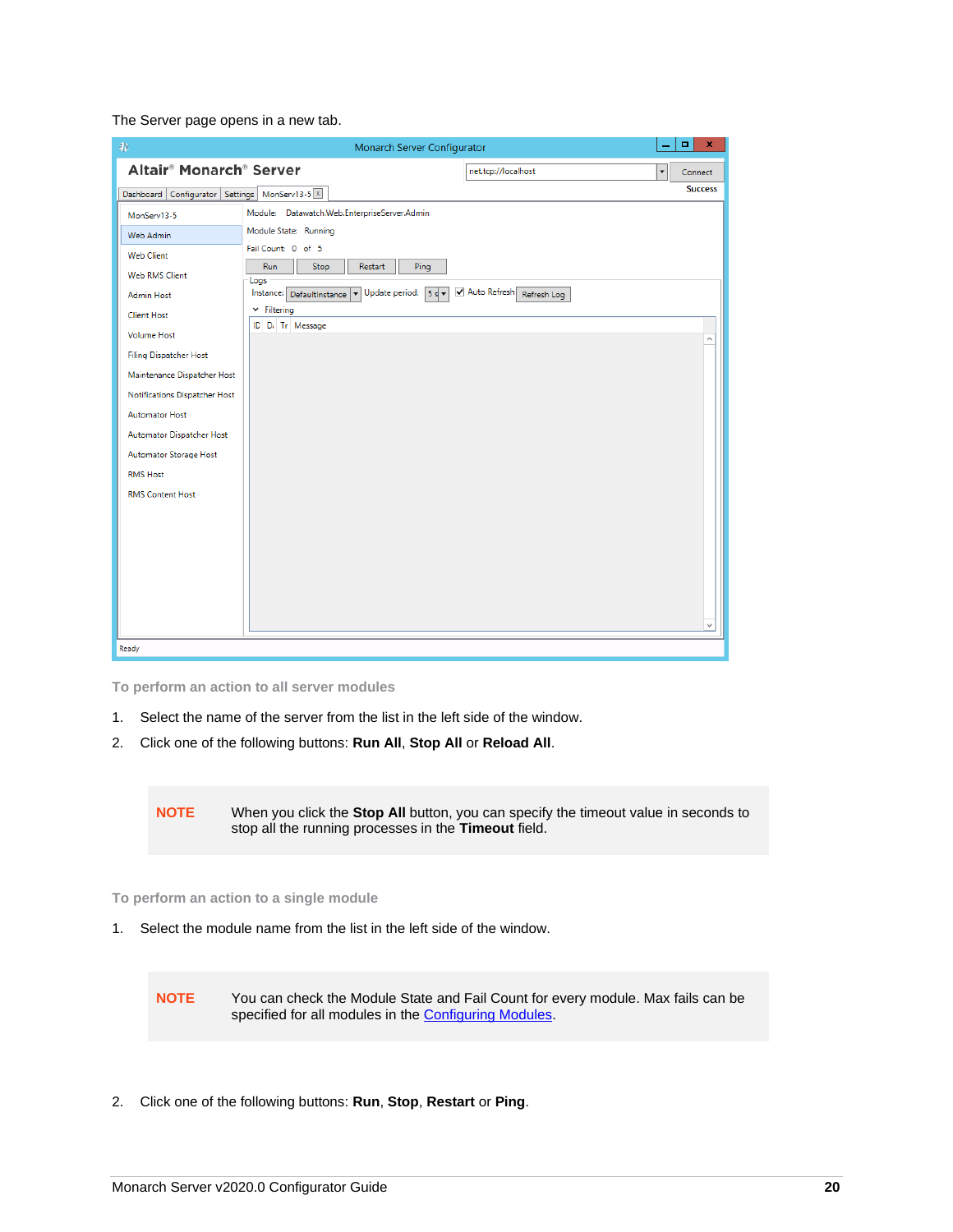**To customize the table with the log information, the following options are available:**

❑ **Instance:** The drop-down list shows all instances created for all servers.

**NOTE** This option is only available for the Web Admin, Web Client, and Web RMS Client modules.

- ❑ **Update Period**: Select value for the update period from the dropdown list.
- ❑ **Auto Refresh** check box: Select this check box, to enable automatic log refreshing.
- ❑ **Refresh Log** button: Click the **Refresh Log** button, to refresh the log information.
- ❑ **Filtering**: Click the drop-down arrow and select filters. To select all filters, click the **Check All** button. To cancel selection of all filters, click the **Uncheck All** button.
- ❑ **Details row**: Click anywhere on a particular row in the table to view details.

**NOTE** The table displays the log information about the item currently selected in the left side of the window.

# <span id="page-22-0"></span>**CONFIGURATOR SETTINGS**

To proceed to the Configurator Settings page, click the **Settings** tab.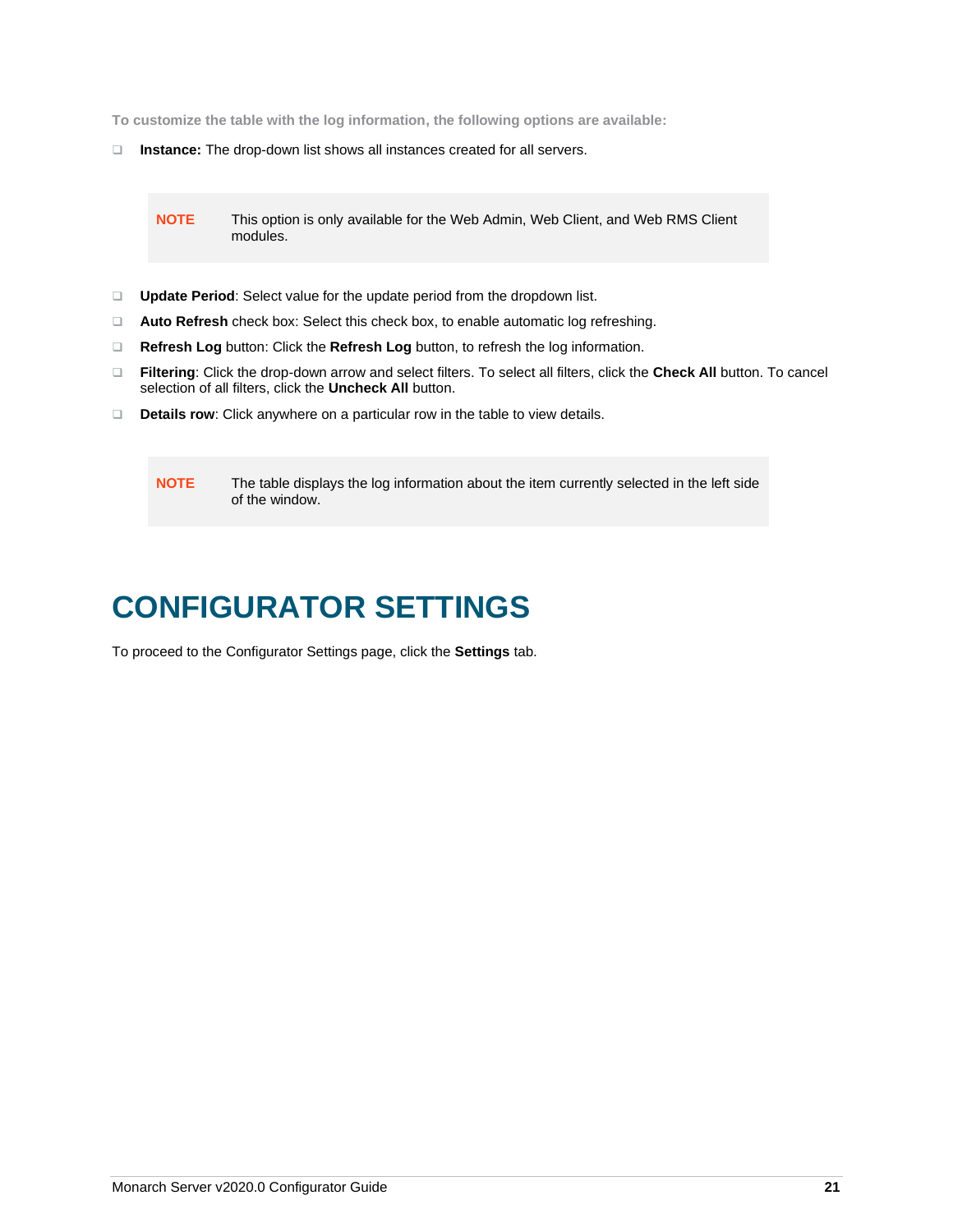| $\oplus$                                                                                                  | Monarch Server Configurator                     | ۰<br>x           |
|-----------------------------------------------------------------------------------------------------------|-------------------------------------------------|------------------|
| Altair <sup>®</sup> Monarch <sup>®</sup> Server                                                           | net.tcp://localhost<br>$\overline{\phantom{a}}$ | Connect          |
| Dashboard   Configurator   Settings   MonServ13-5 X                                                       |                                                 | <b>Success</b>   |
| - Application Settings -<br>Auto connect to ConfigServer on startup<br>Server Connection Strings Managing |                                                 |                  |
| - Modules<br>Auto update modules info<br>Update interval:<br>$\overline{\phantom{1}}$ 5s                  |                                                 |                  |
| - Utilization                                                                                             |                                                 |                  |
| Auto refresh utitlization<br>Utilization interval:<br>$\overline{\phantom{1}}$ 1s                         |                                                 |                  |
|                                                                                                           |                                                 |                  |
|                                                                                                           |                                                 |                  |
|                                                                                                           |                                                 |                  |
|                                                                                                           |                                                 |                  |
|                                                                                                           |                                                 |                  |
|                                                                                                           |                                                 |                  |
|                                                                                                           |                                                 |                  |
|                                                                                                           |                                                 |                  |
|                                                                                                           |                                                 |                  |
|                                                                                                           |                                                 |                  |
|                                                                                                           |                                                 | <b>Reset All</b> |
| Ready                                                                                                     |                                                 |                  |

The following groups of settings are available:

- ❑ Application Settings
	- Select the **Auto connect to ConfigServer on startup** check box, to connect automatically to the ConfigServer on launching Configurator.
	- Click the drop-down arrow, to view the list of Config Services addresses. To delete address, click the  $\boxed{x}$ button by its name.
- ❑ Modules
	- Select the **Auto update modules info** check box, to update the modules information automatically.
	- Move the slider, to set the update interval value.

**NOTE** You can set the update interval only if the **Auto update modules info** check box is selected.

- ❑ Utilization
	- Select the **Auto refresh utilization** check box, to refresh utilization automatically.
	- Move the slider, to set the utilization refresh interval value.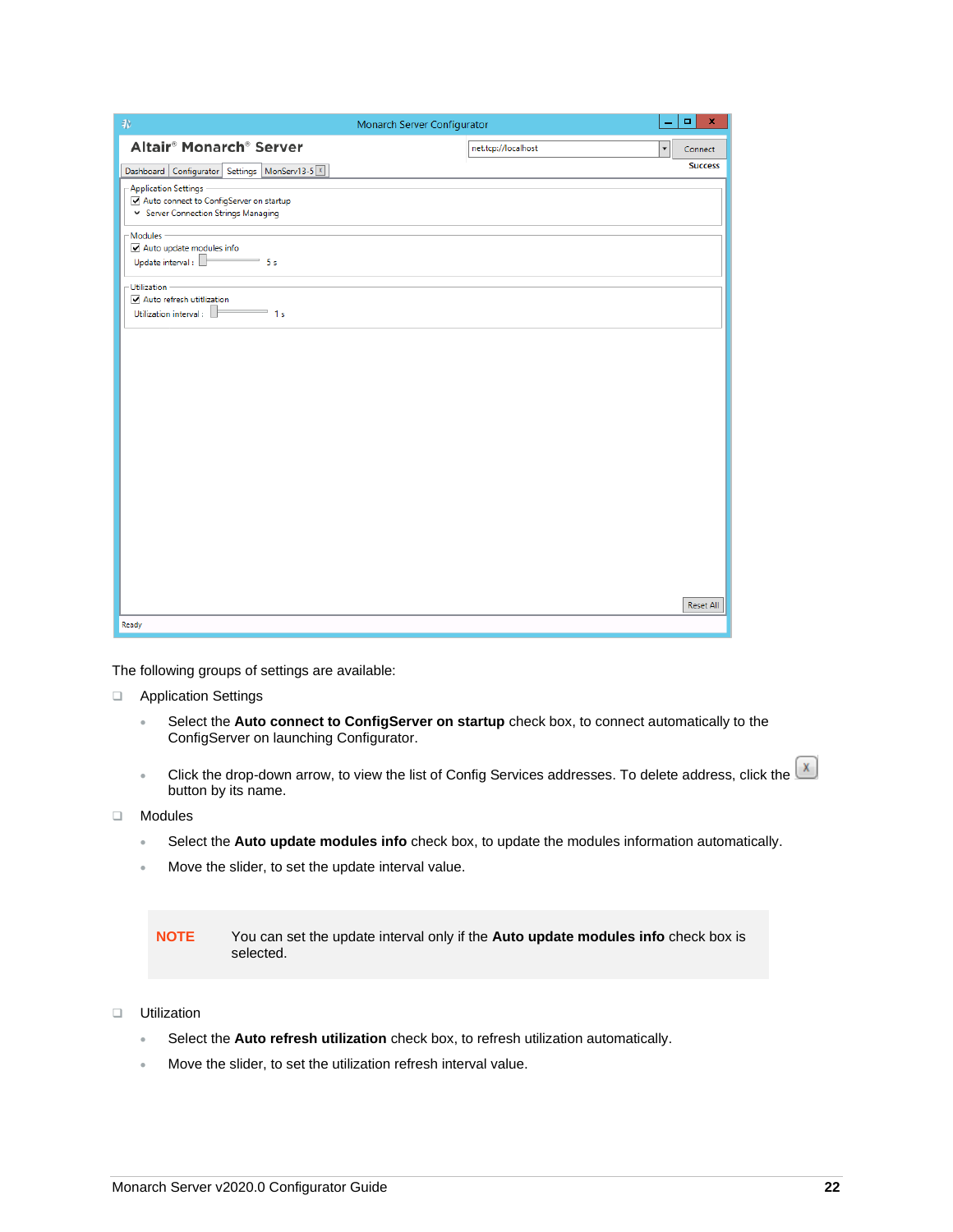**NOTE** You can set the utilization refresh interval only if the **Auto refresh utilization** check box is selected.

To reset all settings, click the **Reset All** button.

### <span id="page-24-0"></span>**GLOBAL SETTINGS**

To customize global settings, select the **Configurator** tab, and click the **Global Settings** tab.

|                                                                                                                                              | Monarch Server Configurator | -                        | $\mathbf x$<br>$\Box$ |
|----------------------------------------------------------------------------------------------------------------------------------------------|-----------------------------|--------------------------|-----------------------|
| Altair <sup>®</sup> Monarch <sup>®</sup> Server                                                                                              | net.tcp://localhost         | $\overline{\phantom{a}}$ | Connect               |
| Dashboard Configurator Settings MonServ13-5 X                                                                                                |                             |                          | <b>Success</b>        |
| Servers   Instances   Modules   Global Settings                                                                                              |                             |                          |                       |
| <b>Global License:</b>                                                                                                                       |                             |                          |                       |
| C:\Program Files\Datawatch\Datawatch Server\Config\ds.lic                                                                                    |                             |                          | <b>Browse</b>         |
| <b>Global Settings</b><br>Log level:<br>All $\vert \cdot \vert$<br>Log size(Kb):<br>1024<br>Log max archived files:<br>50<br>Global timeout: |                             |                          |                       |
|                                                                                                                                              | Clear                       |                          | Apply                 |
| Ready                                                                                                                                        |                             |                          |                       |

The following settings are available on the Global Settings page:

❑ **Global License**: Specify the path to the license file.

**NOTE** Global license is used for all instances. To set a separate license for a particular instance, see **[Configuring](#page-6-0) Instances**, point 6.

- ❑ **Log level**: Select the log level from the drop-down list (the default value is **All**).
- ❑ **Log size (kb)**: Enter the log size (the default value is **1024**).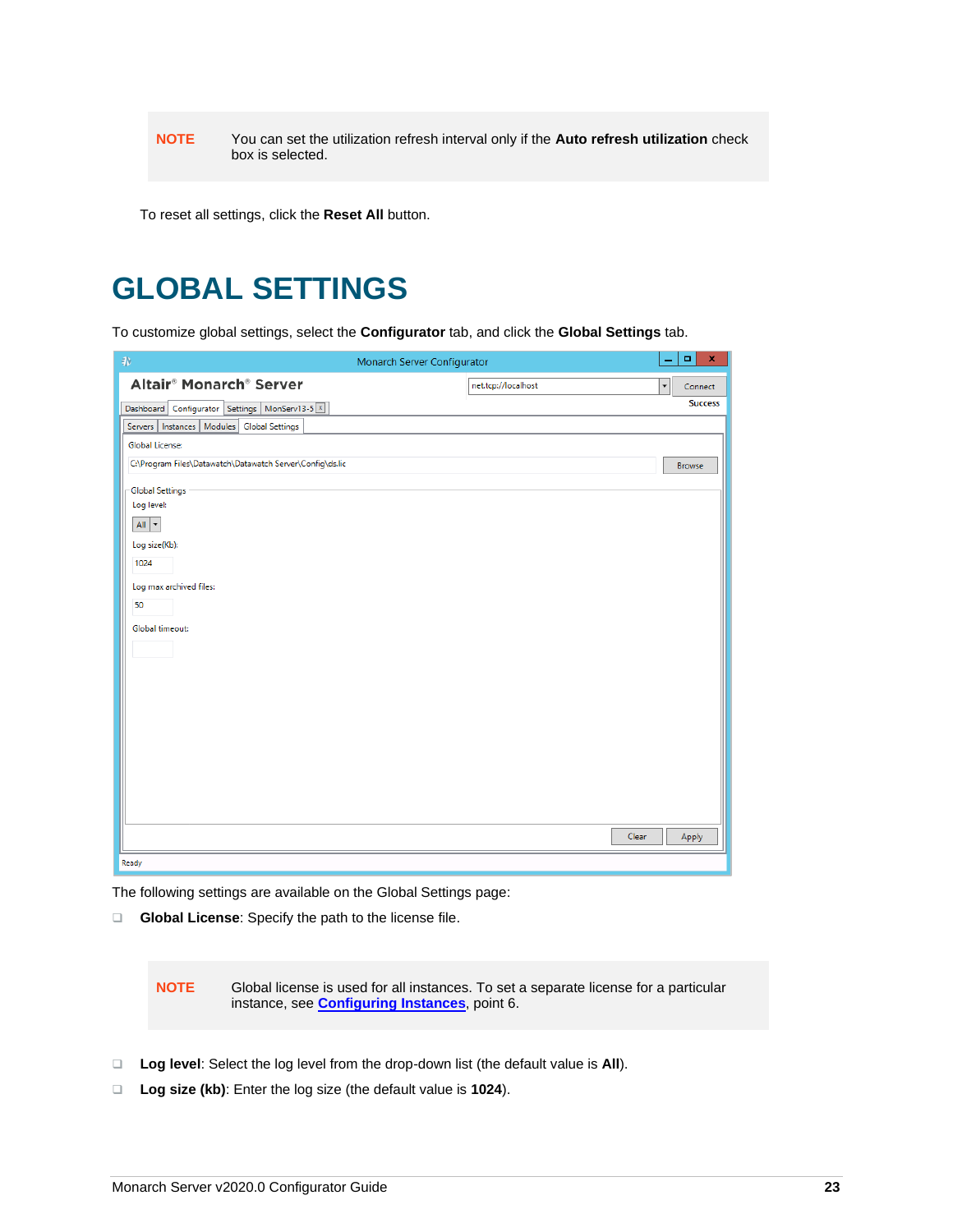- ❑ **Log max archived files**: Enter the max number of archived files (the default value is **50**).
- ❑ **Global timeout**: Enter to set receiveTimeout for all URI schemes. The receiveTimeout setting can be configured manually for each particular scheme via config.xml.

Path to this file: C:\Program Files\Datawatch\Datawatch Server\Config\config.xml

This parameter is located in the <binding> of the <br/>>basicHttpBinding>, <wsHttpBinding>, <netTcpBinding>, <netNamedPipeBinding>:

*<bindings>*

```
 <basicHttpBinding>
   <binding name="basicHttpBinding"
            openTimeout ="00:10:00"
            sendTimeout ="00:10:00"
            closeTimeout="00:10:00"
            receiveTimeout ="01:00:00"
            maxReceivedMessageSize="2147483647"
            transferMode="Streamed">
            <readerQuotas 
             maxStringContentLength="2147483647"
             maxArrayLength="2147483647" />
   </binding>
```
 *</basicHttpBinding>*

*...*

*</bindings>*

To save changes, click **Apply**.

| <b>NOTE</b> | User session ID may be logged by modifying the config file as follows:                                                                                   |
|-------------|----------------------------------------------------------------------------------------------------------------------------------------------------------|
|             | Open the config.xml file and locate the logging template field.<br>a.                                                                                    |
|             | b.<br>Modify this field by adding { $keyvalue$ ( $sessionId$ }.                                                                                          |
|             | The field should appear as:<br>□                                                                                                                         |
|             | template="[{timestamp(local:G)} {severity} {keyvalue(sessionId)}] {message}"                                                                             |
|             | <b>[For</b> local: G, additional information is available here.]                                                                                         |
|             | For a new installation of Monarch Server                                                                                                                 |
|             | The config.xml file may be modified as follows:                                                                                                          |
|             | <formatters></formatters>                                                                                                                                |
|             | kha><br>type="Microsoft.Practices.EnterpriseLibrary.Logging.Formatters.TextFormatter,<br>Microsoft.Practices.EnterpriseLibrary.Logging, Culture=neutral" |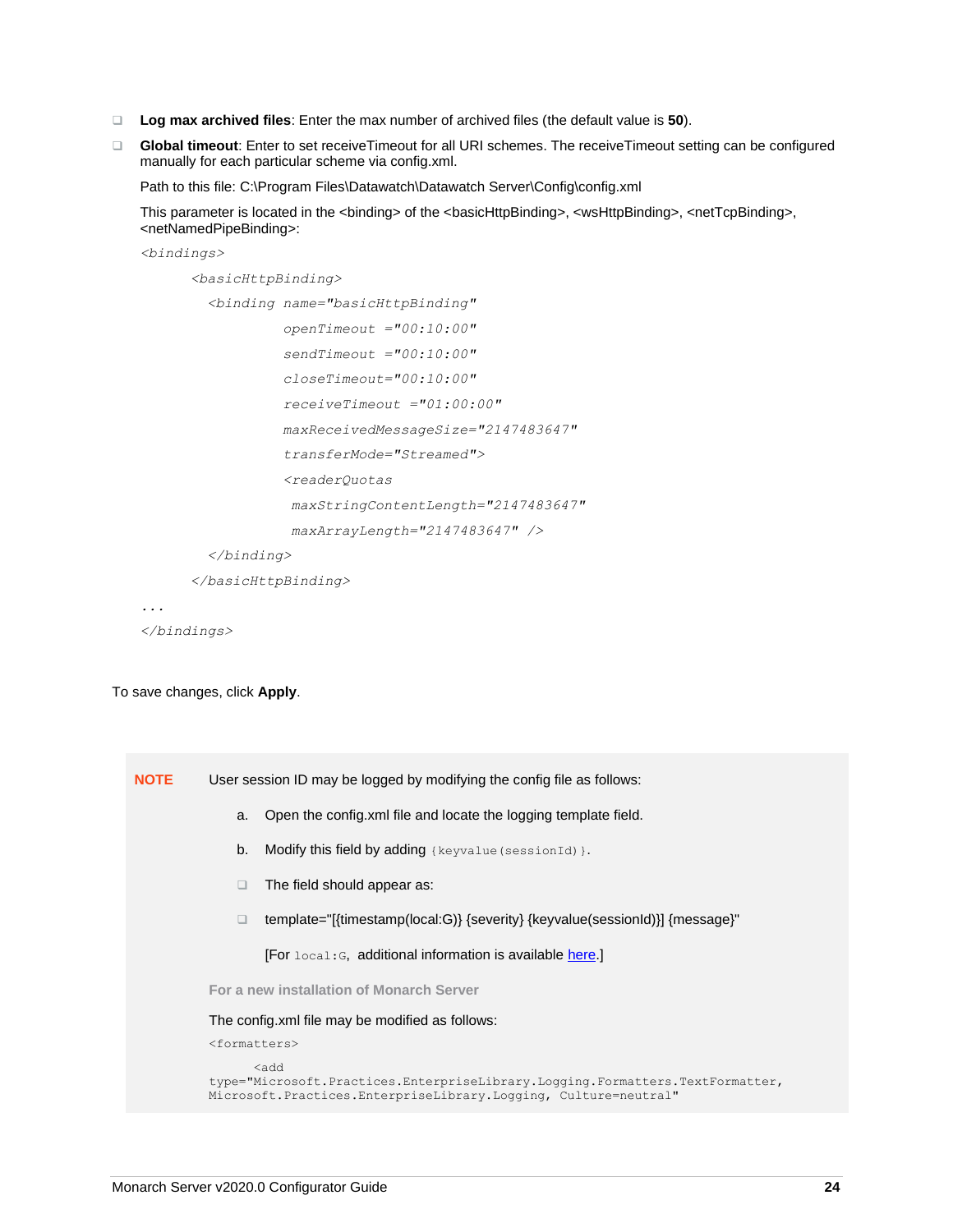```
 template="[{timestamp(local:M/d/yyyy h:mm:ss.ffff tt)} {severity} 
{keyvalue(sessionId)}] {message}"
         name="Text Formatter" />
     </formatters>
```
**For an upgrade to the latest version of Monarch Server**

- a. Perform the upgrade as usual (refer to the [Monarch Server Installation Guide](https://docs.datawatch.com/datawatchserver/seradvins/Monarch_Server_Installation_Guide.pdf) or the Monarch [Server Single Server Installation Guide\)](https://docs.datawatch.com/datawatchserver/sersinserins/Monarch_Server_Single_Server_Installation_Guide.pdf).
- b. Open the config.xml file and locate the old template field:

```
<formatters>
       <add 
type="Microsoft.Practices.EnterpriseLibrary.Logging.Formatters.TextFormatter, 
Microsoft.Practices.EnterpriseLibrary.Logging, Culture=neutral"
         template="[{timestamp(local:G)} {severity}] {message}"
         name="Text Formatter" />
     </formatters>
```
c. Replace this field with following:

```
<formatters>
       <add 
type="Microsoft.Practices.EnterpriseLibrary.Logging.Formatters.TextFormatter, 
Microsoft.Practices.EnterpriseLibrary.Logging, Culture=neutral"
        template="[{timestamp(local:M/d/yyyy h:mm:ss.ffff tt)} {severity} 
{keyvalue(sessionId)}] {message}"
         name="Text Formatter" />
     </formatters>
```
- d. Save the changes.
- e. Restart Services to apply the changes made.

### <span id="page-26-0"></span>**CONFIGURING MODULES**

To go to the Modules page, select the **Configurator** tab, and click the **Modules** tab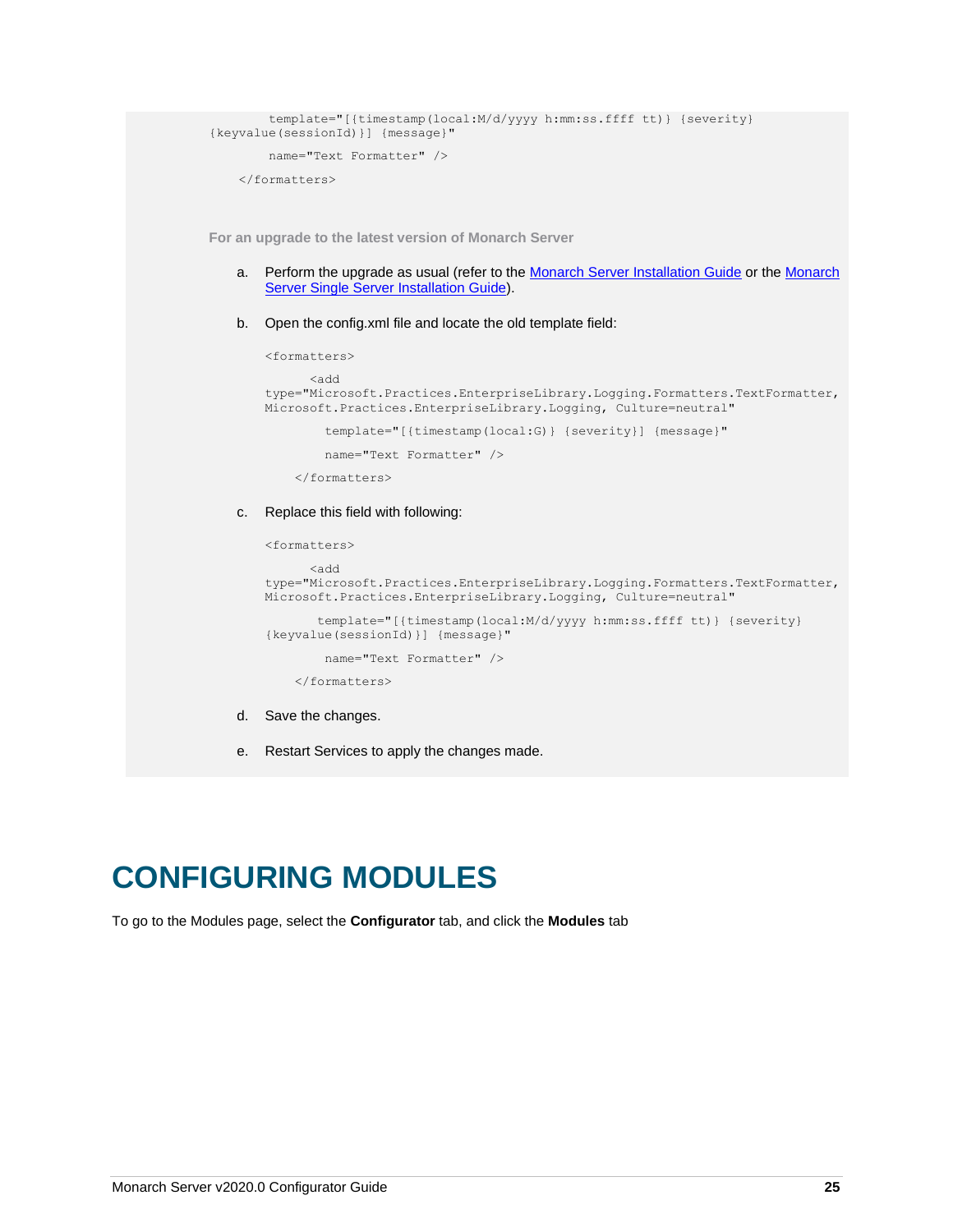| $\Rightarrow$                                                                                                                                                                                                                                                                                                                                                                | Monarch Server Configurator                                                                                                                                                             |                                                                                                                 |       | ۰<br>x         |
|------------------------------------------------------------------------------------------------------------------------------------------------------------------------------------------------------------------------------------------------------------------------------------------------------------------------------------------------------------------------------|-----------------------------------------------------------------------------------------------------------------------------------------------------------------------------------------|-----------------------------------------------------------------------------------------------------------------|-------|----------------|
| Altair <sup>®</sup> Monarch <sup>®</sup> Server                                                                                                                                                                                                                                                                                                                              |                                                                                                                                                                                         | net.tcp://localhost                                                                                             |       | Connect        |
| Dashboard   Configurator   Settings   MonServ13-5 X                                                                                                                                                                                                                                                                                                                          |                                                                                                                                                                                         |                                                                                                                 |       | <b>Success</b> |
| Servers   Instances   Modules   Global Settings                                                                                                                                                                                                                                                                                                                              |                                                                                                                                                                                         |                                                                                                                 |       |                |
| Module<br><all modules=""><br/>Config<br/>Agent<br/><b>Load Balancer</b><br/>Web Admin<br/><b>Web Client</b><br/><b>Web RMS Client</b><br/><b>Admin Host</b><br/><b>Client Host</b><br/><b>Volume Host</b><br/>Filing Dispatcher Host<br/>Maintenance Dispatcher Host<br/>Notifications Dispatcher Host<br/><b>Automator Host</b><br/><b>Automator Dispatcher Host</b></all> | Common parameters<br>Common version: 16.0.0.701<br>Local location:<br>Repository:<br>$TCP$ $\rightarrow$<br>Default URI scheme:<br>$\sqrt{5}$<br>Minutes between fails: 1<br>Max fails: | C:\Program Files\Datawatch\Datawatch Server\Modules\<br>C:\Program Files\Datawatch\Datawatch Server\Repository\ |       |                |
| Automator Storage Host<br><b>RMS Host</b><br><b>RMS Content Host</b><br>Datawatch.SOL<br>$\,<\,$<br>Ш<br>$\rightarrow$                                                                                                                                                                                                                                                       |                                                                                                                                                                                         |                                                                                                                 |       |                |
|                                                                                                                                                                                                                                                                                                                                                                              |                                                                                                                                                                                         |                                                                                                                 | Clear | Apply          |
|                                                                                                                                                                                                                                                                                                                                                                              |                                                                                                                                                                                         |                                                                                                                 |       |                |

**To set the common modules parameters:**

- 1. Select **All Modules** from the list in the left side of the window.
- 2. Fill in the following fields:
	- **Common version**: Specify the common version, you want to use.
	- **Local location**: Specify the local modules location.
	- **Repository**: Specify the repository.
	- **Default Uri scheme**: Select the default URI scheme, from the drop-down list.
	- **Max fails**: Enter the maximum number of fails.
	- **Minutes between fails**: Enter the amount of minutes between fails.
- <span id="page-27-0"></span>3. Click **Apply**.

**To set a single module parameter:**

- 1. Select the module name from the list in the left side of the window.
- 2. Select the URI scheme, from the drop-down list.
- 3. Specify the module version, if you want to use a version different from common for this module.
- 4. Click **Apply**.